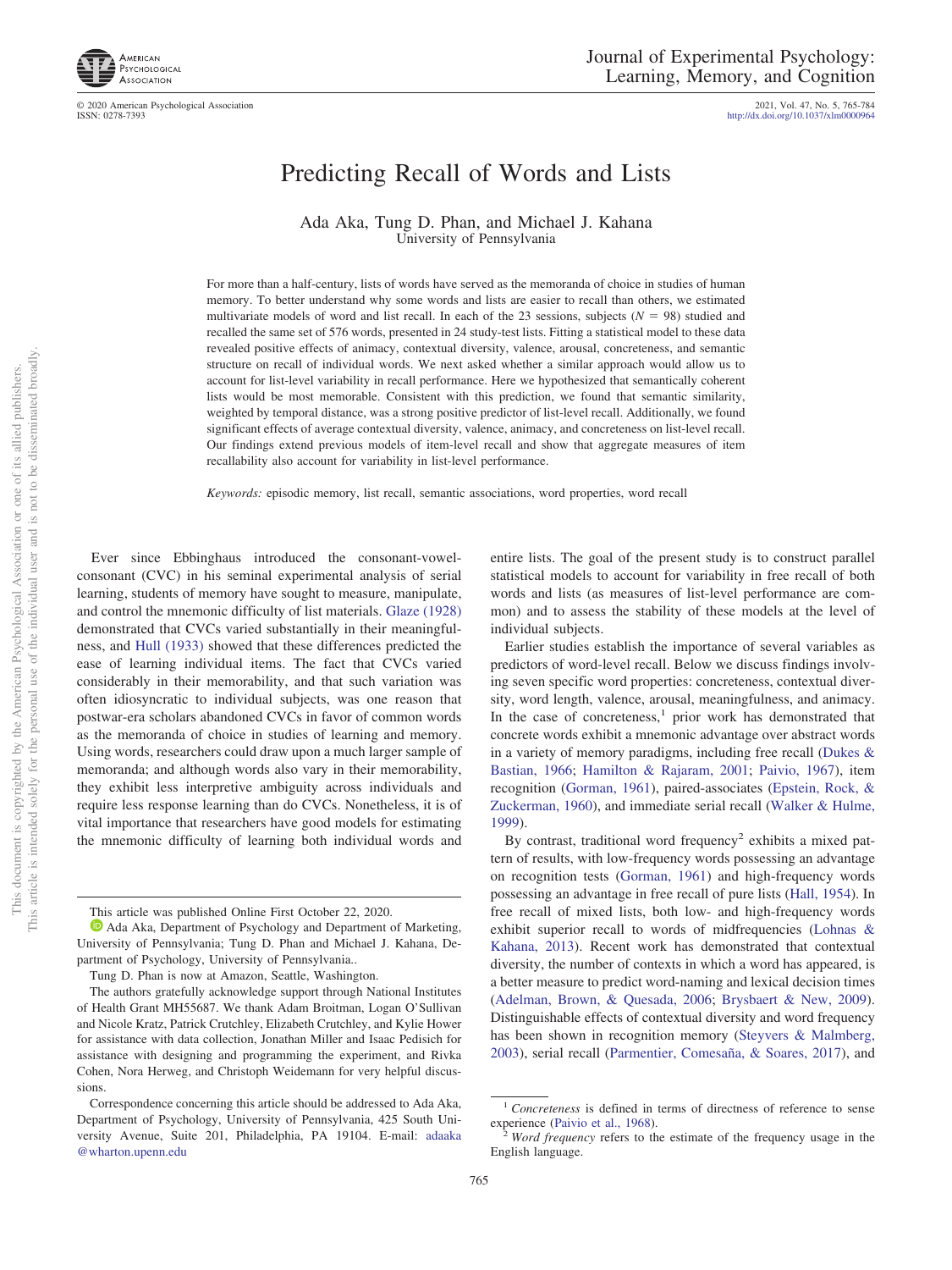cued recall [\(Criss, Aue, & Smith, 2011\)](#page-8-10). In light of this work, contextual diversity has became a commonly used measure for frequency.

Researchers have found word length<sup>3</sup> to influence memorability of studied items. In the case of immediate serial recall, short words boast a substantial mnemonic advantage [\(Baddeley, Thomson, &](#page-7-2) [Buchanan, 1975\)](#page-7-2), whereas in free recall results have been mixed [\(Hulme, Suprenant, Bireta, Stuart, & Neath, 2004;](#page-8-11) [Katkov, Ro](#page-8-12)[mani, & Tsodyks, 2014;](#page-8-12) [Tehan & Tolan, 2007\)](#page-9-3).

Previous work has also demonstrated a positive relationship between the emotionality<sup>4</sup> of a word and its memorability. In free recall, emotional words (positively or negatively valent or arousing) are generally better remembered than neutral words [\(Dolcos,](#page-8-13) [LaBar, & Cabeza, 2004;](#page-8-13) [Kensinger & Corkin, 2003;](#page-8-14) [LaBar &](#page-8-15) [Cabeza, 2006\)](#page-8-15). More recently, some researchers challenged the understanding of the relationship between emotionality and memory. [Talmi & Moscovitch \(2004\)](#page-9-4) highlighted the role of emotionality as a potential organizing principle, and [Hunt, Trammel, &](#page-8-16) [Krumrei-Mancuso \(2015\)](#page-8-16) demonstrated that emotion may impair memory for overall meaning for items. More specifically, in [Hunt](#page-8-16) [et al.'s \(2015\)](#page-8-16) study, emotion impaired recall of the semantically related list but not the unrelated list.

Whereas the previous five measures pertain to the intrinsic properties of words, one might expect the similarity relations among words to be particularly predictive of item recall. The highly cue-dependent nature of recall [\(Kahana, 1996\)](#page-8-17) and the substantial evidence for semantic organization in recall [\(Howard &](#page-8-18) [Kahana, 2002b;](#page-8-18) [Klein, Addis, & Kahana, 2005\)](#page-8-19) indicate that remembering one word will tend to retrieve related words from memory. More specifically, the semantic similarity effect highlights the importance of semantically related items for recall performance, whereas the temporal contiguity effect demonstrates how recalled items often cue the recall of other items presented in adjacent (temporal) serial positions in the list.

In a classic study, [Noble \(1952\)](#page-8-20) defined the meaningfulness (*m*) of an item as the number of strong associations that a given word possesses with other words, as measured using a free association task [\(Noble, 1952;](#page-8-20) [Paivio, Yuille, & Madigan, 1968\)](#page-8-9). The positive relationship between meaningfulness and recall performance has been demonstrated in multiple studies [\(Christian, Bickley, Tarka,](#page-8-21) [& Clayton, 1978;](#page-8-21) [Paivio et al., 1968\)](#page-8-9). More recently, Nelson and colleagues systematically investigated the effects of associative networks on performance in a wide range of memory tasks. In cued recall tasks, they found that increasing the number of semantic associations to either the cue or the target word resulted in lower recall rates. In free recall, however, they found less consistent results [\(Bruza, Kitto, Nelson, & McEvoy, 2009;](#page-7-3) [Nelson & McE](#page-8-22)[voy, 1979;](#page-8-22) [Nelson, McEvoy, & Pointer, 2003;](#page-8-23) [Nelson, Schreiber,](#page-8-24) [& McEvoy, 1992\)](#page-8-24).

Whereas these previous studies focused on characterizing the effects of each of these variables in isolation, [Rubin and Friendly](#page-9-5) [\(1986\)](#page-9-5) took a multivariate approach to predict the mnemonic difficulty of individual words. They considered measures of orthography, pronunciability, imagery, concreteness, meaningfulness, availability, familiarity, frequency of occurrence, goodness, and emotionality. [Rubin and Friendly's \(1986\)](#page-9-5) results demonstrated that free recall of 925 nouns can be best predicted based on the words' availability, imagery, and emotionality. Additionally, contradicting the findings from traditional literature, Rubin and

Friendly questioned the role of meaningfulness, frequency, and pronunciability.

Most recently, [Nairne and colleagues \(2013,](#page-8-25) [2017\)](#page-8-26) have shown that human memory is tuned to process animacy-related information. Nairne interprets this phenomenon as reflecting the adaptive value of remembering information that promotes survival and reproductive success [\(Nairne et al., 2013\)](#page-8-25). After including animacy as a predictor variable and reanalyzing the [Rubin and Friendly](#page-9-5) [\(1986\)](#page-9-5) data, [Nairne et al. \(2013\)](#page-8-25) identified animacy as one of the most important predictors of recall. Based on this relationship between animacy and memory, we have added animacy to our predictor variables to investigate its influence on word and listlevel recall performance.

Whereas [Rubin and Friendly \(1986\)](#page-9-5) and [Nairne et al. \(2013\)](#page-8-25) sought to predict the memorial difficulty of individual words, here we sought to model both the difficulty of individual words and of entire word lists. We also sought to reexamine the role of word meaningfulness when defined using modern computational linguistic metrics of word similarity (e.g., word2vec) and taking into account the semantic and temporal relationships among items. To examine the role of meaningfulness on both word and list memory we created a new meaningfulness measure: average semantic relatedness between a target word and all other items in its list weighted by the serial position (temporal) lag distance between each item pair. By weighting semantic similarity, we build on previous work showing that semantic and temporal similarity interact (positively) to predict successful recall (e.g., [Howard &](#page-8-18) [Kahana, 2002b\)](#page-8-18). Finally, by conducting our analyses of word and list difficulty in a unique multisession experiment in which each of 98 subjects saw the same pool of 576 words (24 words  $\times$  24 lists per session) in each of the 23 sessions, we were able to evaluate our multivariate model of at the level of individual subjects. This latter feature of our approach allows us to establish the stability of our word and list-recall models across individual subjects.

# **Method**

The data reported here comes from Experiment 4 of the IRBapproved Penn Electrophysiology of Encoding and Retrieval Study (PEERS). The primary goal of PEERS is to assemble a large public database on the electrophysiological correlates of memory encoding and retrieval. Data from Experiments 1–3 have been reported in several prior publications (e.g., [Healey & Kahana,](#page-8-27) [2014,](#page-8-27) [2016;](#page-8-28) [Lohnas & Kahana, 2013,](#page-8-8) [2014;](#page-8-29) [Lohnas, Polyn, &](#page-8-30) [Kahana, 2015\)](#page-8-30), and a subset of data from Experiment 4 has been reported in [Kahana, Aggarwal, and Phan \(2018\).](#page-8-31) Subjects consisted of 98 young adults (ages 18–35) who were recruited from among the students and staff at the University of Pennsylvania and neighboring institutions. All subjects were right-handed and native English speakers.

<sup>&</sup>lt;sup>3</sup> *Word length* refers how many letters the word consists.<br><sup>4</sup> Two classical emotionality measures exist: *Valence* refers to the degree of pleasantness of the word, and *arousal* refers to the degree to which a physiological reaction is elicited by the word.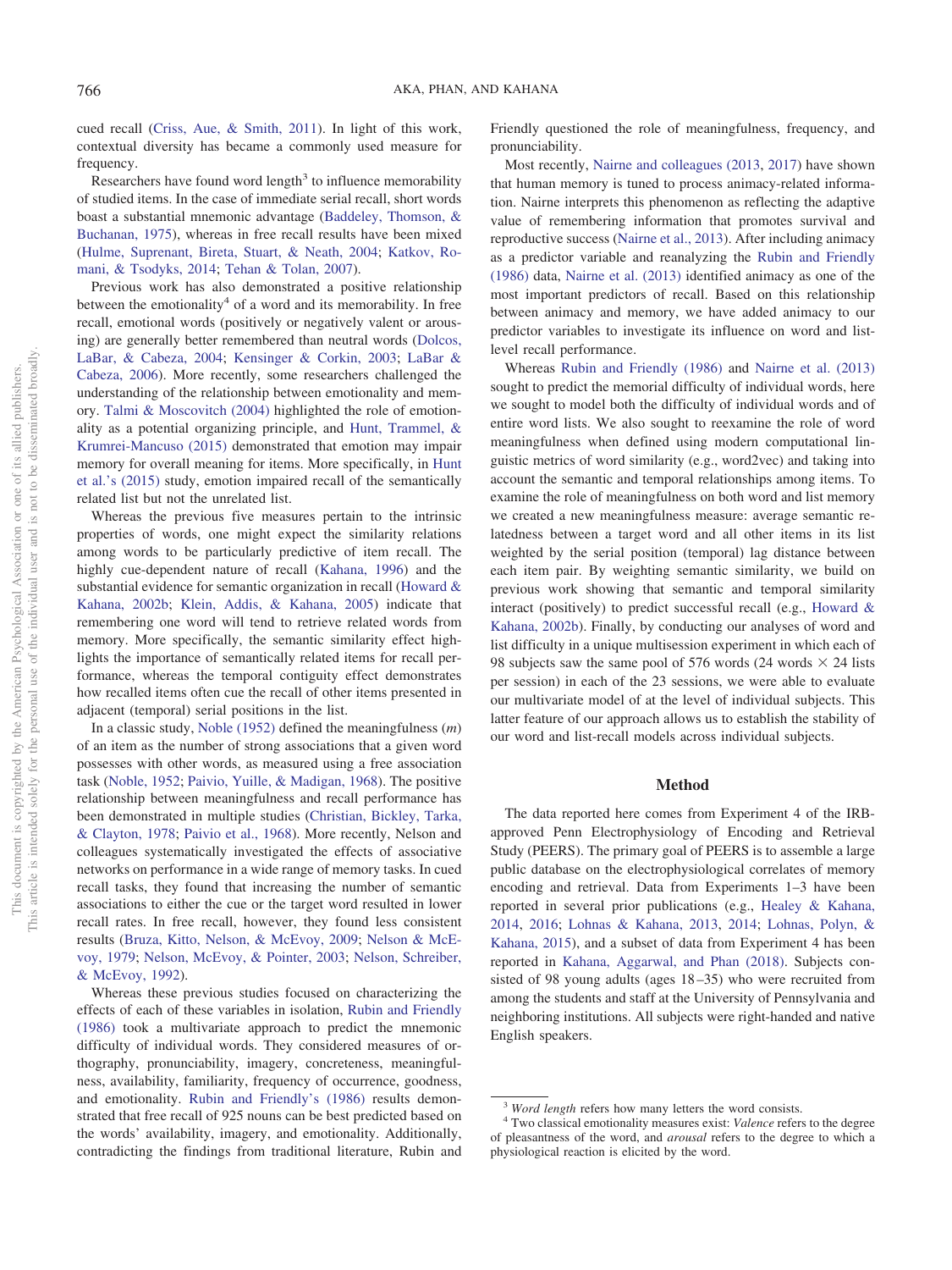Subjects performed a delayed free recall experiment consisting of 23 experimental sessions.<sup>5</sup> Each session consisted of 24 trials, with each trial containing a list of 24 words, presented one at a time on a computer screen. A random half of the lists (excluding the first list) were preceded by a 24-s, distractor-filled delay, and all lists were followed by a 24-s distractor period. A free recall test followed the postlist distractor on each list.

Each trial began with a 10-s countdown, which was displayed onscreen. Subjects were permitted to pause and resume this countdown at any time by pressing a key. After the countdown was complete, a fixation cross appeared on the screen for 1,500 ms. For trials without a prelist distractor, the fixation cross was immediately followed by the presentation of the first word. For trials with a prelist distractor, this fixation cross was instead followed by a 24-s distractor period. After the distractor period, the screen went blank for a jittered 800–1,200 ms (uniformly distributed), after which the first word was presented. Each word was presented on the screen in white text on a black background for 1,600 ms, and was followed by a jittered interstimulus interval of 800–1,200 ms (uniformly distributed). Following the interstimulus interval after the final word in each list, subjects performed a distractor task for 24 s. This postlist distractor task was followed by a 1,200- to 1,400-ms (uniformly distributed) delay, after which a tone sounded and a row of asterisks appeared onscreen for 500 ms, indicating the start of the free recall period. subjects were given 75 s to recall aloud as many of the words from the current list as possible, in any order. A fixation cross was displayed onscreen for the duration of the recall period followed by a blank screen was displayed for 1,000 ms, after which the 10-s countdown for the next list began. Subjects were also given a short break (approximately 5 min) after every eight lists in a session.

Both the prelist and postlist distractor tasks consisted of answering math problems of the form  $A + B + C = ?$ , where  $A, B$ , and *C* were positive, single-digit integers. Math problems were displayed onscreen one at a time in white text on a black background, and subjects were instructed to type the answer to each equation as quickly and accurately as possible. New problems continued to appear until the full 24 s had elapsed, at which point the final problem was immediately removed from the screen. Subjects were given a monetary bonus based on the speed and accuracy of their responses.

Each session required  $24 \times 24 = 576$  words. The word pool for this experiment thus consisted of a 576-words. Each of these 576 words appeared exactly once in each experimental session (24 lists  $\times$  24 items), so each subject saw the same set of words 23 times. Within each session, words were randomly assigned to lists following certain constraints on semantic similarity, as described in our earlier PEERS papers. With this experimental design of our multisession study, we attempted to wash out all the idiosyncratic reasons why certain words might be poorly or well remembered such as whether a word falls into a favorable or unfavorable list position. It should be noted that words in the pool did not have extreme values along dimensions of word frequency, concreteness, and emotional valence as these words are usually omitted from experiments with controlled word pools and we wanted to create a word pool similar to those used in other memory studies.

All previously published raw behavioral data from the PEERS studies, as well as the new data reported in the present article, may be freely obtained from the authors' website, [http://memory.psych](http://memory.psych.upenn.edu) [.upenn.edu.](http://memory.psych.upenn.edu)

# **Variables**

We created parallel statistical models to predict word-level and list-level recall performance. Based on previous work, we identified six properties of words that would be expected to predict recall performance: concreteness, contextual diversity, word length, emotional valence, arousal, and animacy. In addition, we included a variant of [Noble's \(1952\)](#page-8-20) classic "meaningfulness" index using word2vec [\(Mikolov, Chen, Corrado, & Dean, 2013\)](#page-8-32), which we elaborate below. Whereas one value for each word is used in the word-recall model, an average value computed using each of 24 list words' properties is used in the list-recall model. For the word-level recall model we included a session number variable and for the list-recall model we included variables of trial number and session number to account for proactive interference and practice effects. (Please see the [Appendix](#page-10-0) for words in the word pool along with each word's average recall probability and associated predictor variables.)

#### **Concreteness**

Concreteness measures of the 568 words in the word pool are obtained from [Brysbaert, Warriner, and Kuperman \(2014\).](#page-8-33) These authors collected concreteness ratings through an Internet crowdsourcing website by asking subjects to indicate how concrete the meaning of each word is (i.e., can be experienced directly from one of the five senses) using a 5-point rating scale going from abstract to concrete. For example, whereas the word *apple* is a concrete word that has a concreteness value of 5, the word *patient* is an abstract word that has a concreteness value of 2.5.

Eight words in our word-pool do not have a concreteness value reported in [Brysbaert et al. \(2014\),](#page-8-33) thus we ran our own norming study  $(N = 38)$  using Amazon Mechanical Turk to collect the missing concreteness ratings. All instructions and methods used in this norming study were identical to those used by [Brysbaert et al.](#page-8-33) [\(2014\).](#page-8-33)

## **Contextual Diversity**

Contextual diversity measures are obtained through the SUBTLX-US database [\(Brysbaert & New, 2009\)](#page-7-1) where contextual diversity (SUBTL-CD) is defined as the percent of the films the word appears. In our word pool, for example, whereas *world* is a word with high contextual diversity, *scallop* is a word with low contextual diversity. All words in our word pool has a corresponding contextual diversity measure in the database.

#### **Word Length**

Word length is calculated by counting the number of letters in each word. In our word pool, *playground* is the longest word with 10 letters, whereas *ox* is the shortest word with two letters.

<sup>&</sup>lt;sup>5</sup> Subjects participated in a 24th experimental session during which they studied lists composed of both old words (drawn from the pool of 576) and new words matched on the word attributes. Because the focus of this article is on recallability of words under constant conditions, our analyses do not include data from this last session.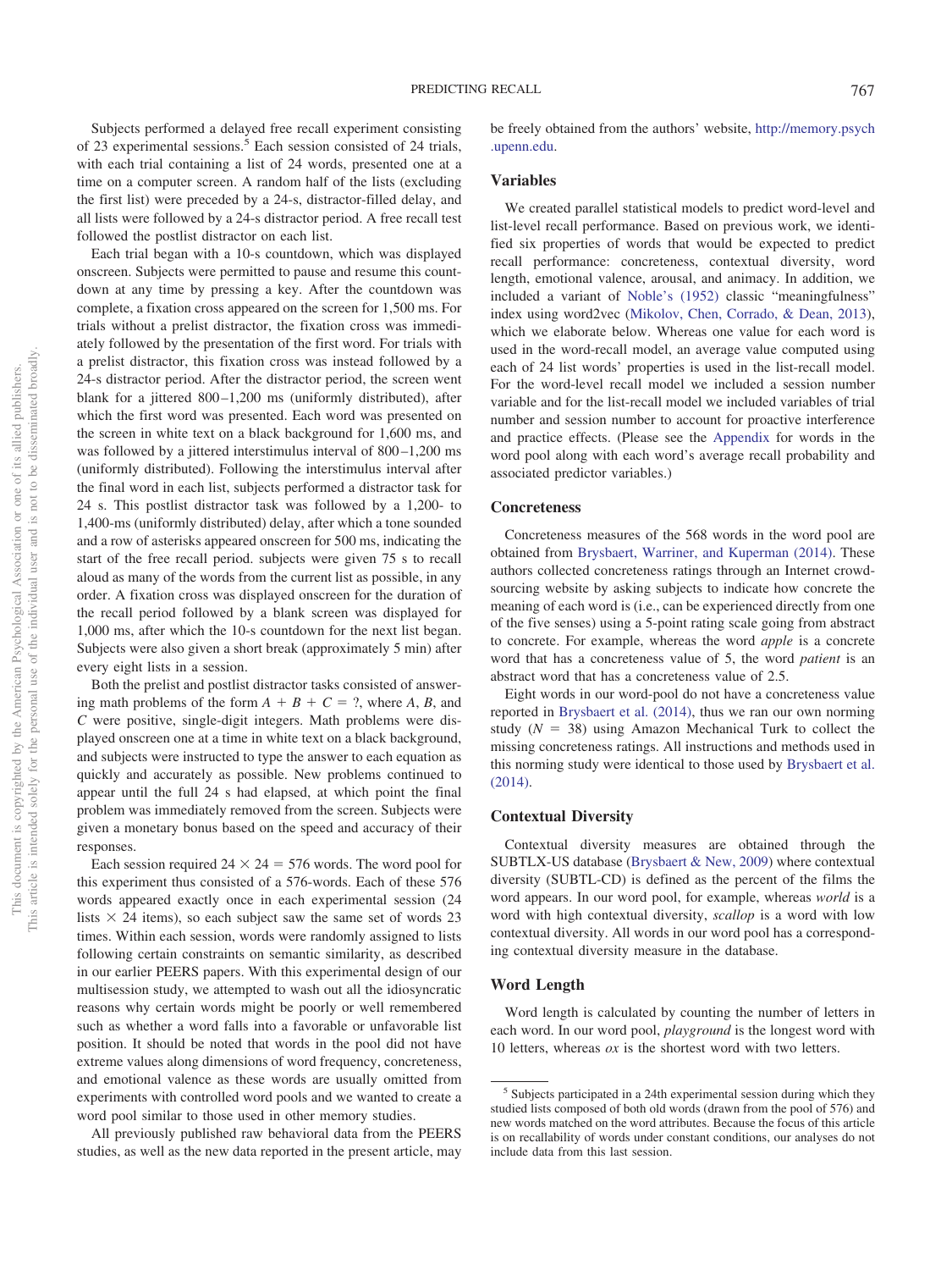## **Valence**

Emotional valence is the degree of pleasantness of the word. Our word pool's emotional valence ratings are obtained from [Warriner, Kuperman, and Brysbaert \(2013\).](#page-9-6) Authors collected ratings through an Internet crowd-sourcing website by asking subjects to give each word a numerical value from 1 to 9, with 1 being unpleasant and 9 being pleasant. For example, whereas *lover* is the word with the highest emotional valence (8.05), *virus* is the word with the lowest emotional valence (1.71). In our analyses, the bivariate scale of valence scores (1 to 9) are converted to a bipolar scale (0 to 4), forming a pure emotional intensity scale that is not conditional on positivity/negativity. This is supported by previous work in which memory benefit for emotional valence was not found to be significantly different for positive and negative emotional lists [\(Palmer & Dodson, 2009\)](#page-9-7).

#### **Arousal**

Arousal is the degree to which a physiological reaction is elicited by the word. Arousal ratings are obtained from the study mentioned above [\(Warriner et al., 2013\)](#page-9-6). Each word has a numerical arousal value from 1 to 9. For example, whereas *lover* is the most arousing word (7.45), *pail* is the least arousing word (2.24).

# **Meaningfulness**

We define meaningfulness as the average semantic relatedness between a target word and all other items in its list weighted by the serial position (temporal) lag distance between each item pair. This measure is an extended version of the [Noble \(1952\).](#page-8-20) In earlier studies (e.g., [Paivio et al., 1968;](#page-8-9) [Toglia & Battig, 1978\)](#page-9-8), researchers measured meaningfulness as the number of free associations produced to a given item within a fixed interval (e.g., 60 s). In this study, to compute meaningfulness measure, we used a pretrained word embedding model, word2vec, a modern corpus-based computational method [\(Mikolov et al., 2013\)](#page-8-32) that is applied to Google News articles with more than 100 billion words. In the word2vec space, there are three million words and phrases each having 300 dimensional vectors. Word2vec has been validated in prior work on human memory and cognition (e.g., [Bhatia, 2016;](#page-7-4) [Bian, Gao, &](#page-7-5) [Liu, 2014\)](#page-7-5) and is a suitable alternative which is trained on extensive amounts of natural language data from the recent Google News articles. All of our word pool items were represented in word2vec.

More specifically, to compute meaningfulness for a given word, we take the cosine-theta semantic similarity vector distance between a target word and 23 other words in its list, and we also weigh each semantic similarity measure by the absolute temporal lag distance between the words' serial positions. Then, we average these weighted similarities to get a single meaningfulness measure for each presentation of each word.

#### **Animacy**

Animacy is defined as whether a word is living (animate) or nonliving (inanimate). Two independent raters evaluated each of the study words for their animacy. Raters separately gave a 0 for inanimate and a 1 for animate words. Interrater reliability between the raters was Cohen's kappa  $> .90$  for the animacy ratings.

According to the evaluations, 165 of the 576 words in the study pool were animate.

Two additional variables that were considered in our listrecall model were trial number and session number. These variables were added as we think they may influence the listrecall performance:

# **Trial Number**

Trial number within a session ranging from 1 to 24.

## **Session Number**

Session number that the data comes from for each subject, ranging from 0 to 22.

To address interpretive problems arising from multicollinearity, we regressed each variable in our model on all other variables with which it had a moderate-to-high correlation. We then replaced the original variable with the residuals of this regression model (see [Table 1\)](#page-3-0). As an example, consider variable Animacy. It is moderately correlated with the variables Concreteness, Valence, and Arousal. We regressed Animacy on Concreteness, Valence, and Arousal and used the residuals of this regression model as the residualized Animacy variable. Following this residualization process, we confirmed that none of the correlation coefficients among our variables exceeded  $r > .15$  (see [Tables 2](#page-4-0) and [3\)](#page-4-1).

[Table 2](#page-4-0) reports correlations among the raw variables as well as the residualized variables in the word-level recall model. [Table 3](#page-4-1) reports the same correlation matrices from the list-level model. We use these reidentified variables for our linear mixed effects models. As the tables show, our residualization method removed all of the strong correlations among the remaining variables.

### **Results**

A key feature of the present experiment is that subjects studied and attempted to recall the same set of 576 words in each of the 23 daily sessions. As such, a given word appeared in 23 randomly determined lists and serial positions for each of the 98 subjects, resulting in a total of 2,254 occurrences of that word across the sample. This allowed us to quantify the recallability of each word with a high degree of precision. [Figure 1](#page-5-0) shows each word's average recall probability sorted from lowest to highest. Clearly subjects found some words to be very difficult to recall while other words came to mind easily: the

<span id="page-3-0"></span>Table 1 *Newly Defined Variables*

| Variable redefined | Variable(s) regressed          |
|--------------------|--------------------------------|
| Word length        | Contextual diversity           |
| Valence            | Contextual diversity           |
| Arousal            | Concreteness, valence          |
| Animacy            | Concreteness, valence, arousal |

*Note*. To address interpretive problems arising from multicollinearity, we regressed each variable in our model on all other variables with which it had a moderate-to-high correlation. We then replaced the original variable with the residuals of this regression model.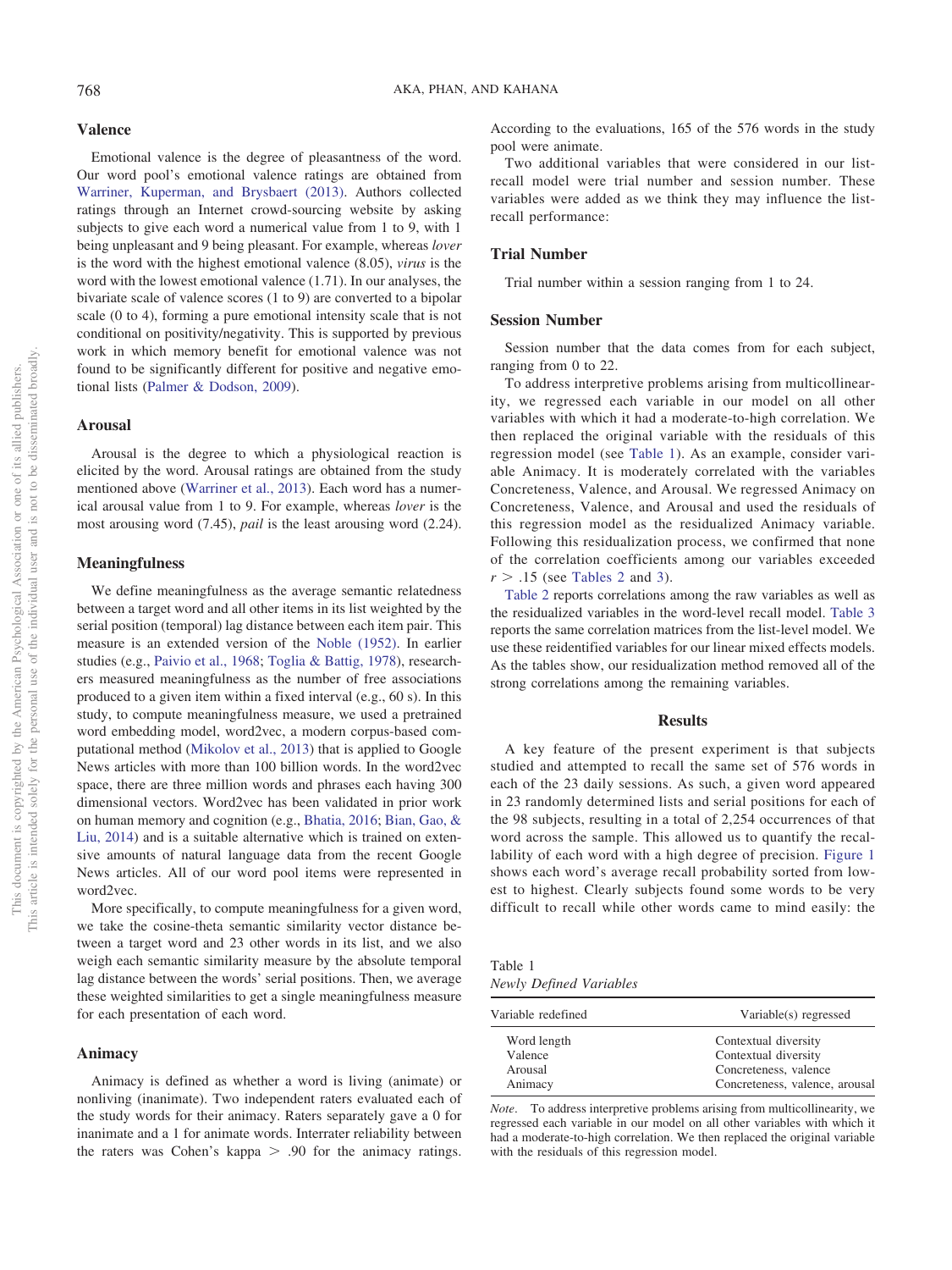<span id="page-4-0"></span>

| Table 2 |  |  |                                                                        |  |
|---------|--|--|------------------------------------------------------------------------|--|
|         |  |  | Correlation Matrix Predictors of Interest for Word-Level Recall Models |  |

| Precictor                                           | Concreteness | Contextual diversity | Length    | Valence   | Arousal           | M List        | Animacy   |
|-----------------------------------------------------|--------------|----------------------|-----------|-----------|-------------------|---------------|-----------|
| Word-level recall predictors before residualization |              |                      |           |           |                   |               |           |
| Contextual diversity                                | $-0.10$      | 宋                    | $\gg$     | $2\%$     | 宋                 | $\gg$         |           |
| Word length                                         | $-0.02$      | $-0.16$              | <b>St</b> | sk.       | 宋                 | $\gg$         |           |
| Valence                                             | $-0.13$      | 0.18                 | 0.00      | $2\%$     | $\frac{1}{26}$    | $\approx$     | Mo.       |
| Arousal                                             | $-0.14$      | 0.07                 | 0.04      | 0.37      |                   | $\mathcal{R}$ |           |
| Meaningfulness                                      | 0.00         | 0.00                 | 0.00      | 0.00      | 0.00              | $\gg$         |           |
| Animacy                                             | $-0.21$      | 0.06                 | 0.01      | 0.21      | 0.18              | 0.00          |           |
| Recall probability                                  | $0.01***$    | $0.02***$            | 0.00      | $0.02***$ | $0.02***$         | $0.00*$       | $0.04***$ |
| Word-level recall predictors after residualization  |              |                      |           |           |                   |               |           |
| Contextual diversity                                | $-0.10$      | 宋                    | $\gg$     | 宋         | 宋                 | $\gg$         |           |
| Word length                                         | $-0.04$      | 0.00                 | $\gg$     | 冰         | $\frac{1}{2} \xi$ | $\frac{1}{2}$ | Mo.       |
| Valence                                             | $-0.11$      | 0.00                 | 0.03      | S)        | the.              | $\gg$         |           |
| Arousal                                             | 0.00         | 0.00                 | 0.04      | 0.00      |                   | $\approx$     | Mo.       |
| Meaningfulness                                      | 0.00         | 0.00                 | 0.00      | 0.00      | 0.00              | <b>St</b>     |           |
| Animacy                                             | $-0.05$      | 0.02                 | 0.00      | 0.05      | 0.02              | 0.00          |           |

*Note*. The predictor variables appear to be weakly correlated or not correlated at all after residualization. Univariate correlations between each variable (before residualization) and recall probability are reported.

 $p < .05.$  \*\*\*  $p < .001.$ 

word *survey* exhibited the lowest recall probability (35%), whereas the word *boyfriend* exhibited the highest recall probability (68%). We first identify predictors of individual word recall and then turn our attention to predictors of list-level recall.

We developed two parallel regression models to predict word and list-recall performance. We included seven predictor variables hypothesized to account for variability in recall performance: word concreteness, contextual diversity, word length, emotional valence, arousal, and animacy, and finally meaningfulness. We also included session number (and in the case of the list-recall model, trial number) as additional predictor variables. Technical definitions of each of these variables appear in Method section along with references to their use in the prior literature. One variable, meaningfulness, appears for the first time in the present report. To compute meaningfulness, we averaged semantic relatedness between a target word and all other items in its list weighted by the serial position (temporal) lag distance between each item pair.

We first fit the word-level recall model to data from each of the 98 subjects. [Figure 2A](#page-6-0) illustrates results for each of the predictor variables. Each dot indicates the  $\beta$  value obtained by fitting the logistic regression model to data from one subject. The bars represent the overall population effects calculated by taking the mean of subject-specific  $\beta$  values for variables in the model. Filled circles indicate those  $\beta$  values that exceed our false discovery rate-corrected significance threshold ( $p < .05$ ). As may be seen from the distributions of significant coefficients, some variables exhibited consistent positive or negative effects across subjects (e.g., meaningfulness, animacy), whereas the word-length variable exhibited mixed effects, with some subjects

#### <span id="page-4-1"></span>Table 3

| Correlation Matrix Predictors of Interest for List-Recall Model |  |  |  |  |  |
|-----------------------------------------------------------------|--|--|--|--|--|
|-----------------------------------------------------------------|--|--|--|--|--|

| Predictor                                           | Concreteness | Contextual diversity | Length        | Valence           | Arousal       | M List                   | Animacy       |
|-----------------------------------------------------|--------------|----------------------|---------------|-------------------|---------------|--------------------------|---------------|
| List-level recall predictors before residualization |              |                      |               |                   |               |                          |               |
| Contextual diversity                                | $-0.15$      | $2\%$                | $\frac{1}{2}$ | $\frac{1}{2} \xi$ | $\frac{1}{2}$ | $\frac{1}{2} \mathbb{R}$ | $\frac{1}{2}$ |
| Word length                                         | $-0.03$      | $-0.15$              | 宋             | $\frac{1}{2}$     | 宋             | *                        |               |
| Valence                                             | $-0.15$      | 0.18                 | 0.00          | $\frac{1}{2}$     | 宋             | $\gg$                    |               |
| Arousal                                             | $-0.16$      | 0.08                 | 0.04          | 0.39              | 14            | $\frac{1}{2} \mathbb{R}$ |               |
| Meaningfulness                                      | 0.09         | $-0.03$              | 0.02          | 0.04              | 0.00          | ×.                       |               |
| Animacy                                             | $-0.22$      | 0.07                 | 0.01          | 0.23              | 0.21          | 0.04                     |               |
| Recall probability                                  | 0.00         | $0.03***$            | $-0.01$       | $0.02***$         | $0.01*$       | $0.01*$                  | $0.02***$     |
| List-level recall predictors after residualization  |              |                      |               |                   |               |                          |               |
| Contextual diversity                                | $-0.15$      | $\frac{1}{26}$       | $\frac{1}{2}$ | $\frac{1}{2} \xi$ | $\frac{1}{2}$ | $\frac{1}{2} \mathbb{R}$ | $\frac{1}{2}$ |
| Word length                                         | $-0.05$      | 0.00                 | 宋             | $\frac{1}{2}$     | 宋             | 家.                       |               |
| Valence                                             | $-0.13$      | 0.00                 | 0.03          | $\frac{1}{2}$     | $\frac{1}{2}$ | $\gg$                    |               |
| Arousal                                             | 0.00         | $-0.01$              | 0.04          | 0.00              | 14            | $\gg$                    |               |
| Meaningfulness                                      | 0.09         | $-0.03$              | 0.01          | 0.04              | 0.00          | $\gg$                    |               |
| Animacy                                             | 0.00         | 0.01                 | 0.00          | 0.00              | 0.00          | 0.05                     | <b>Mo</b>     |

*Note*. The predictor variables appear to be weakly correlated or not correlated at all after residualization. Univariate correlations between each variable (before residualization) and recall probability are reported.

 $p^* p < .05.$  \*\*\*  $p < .001.$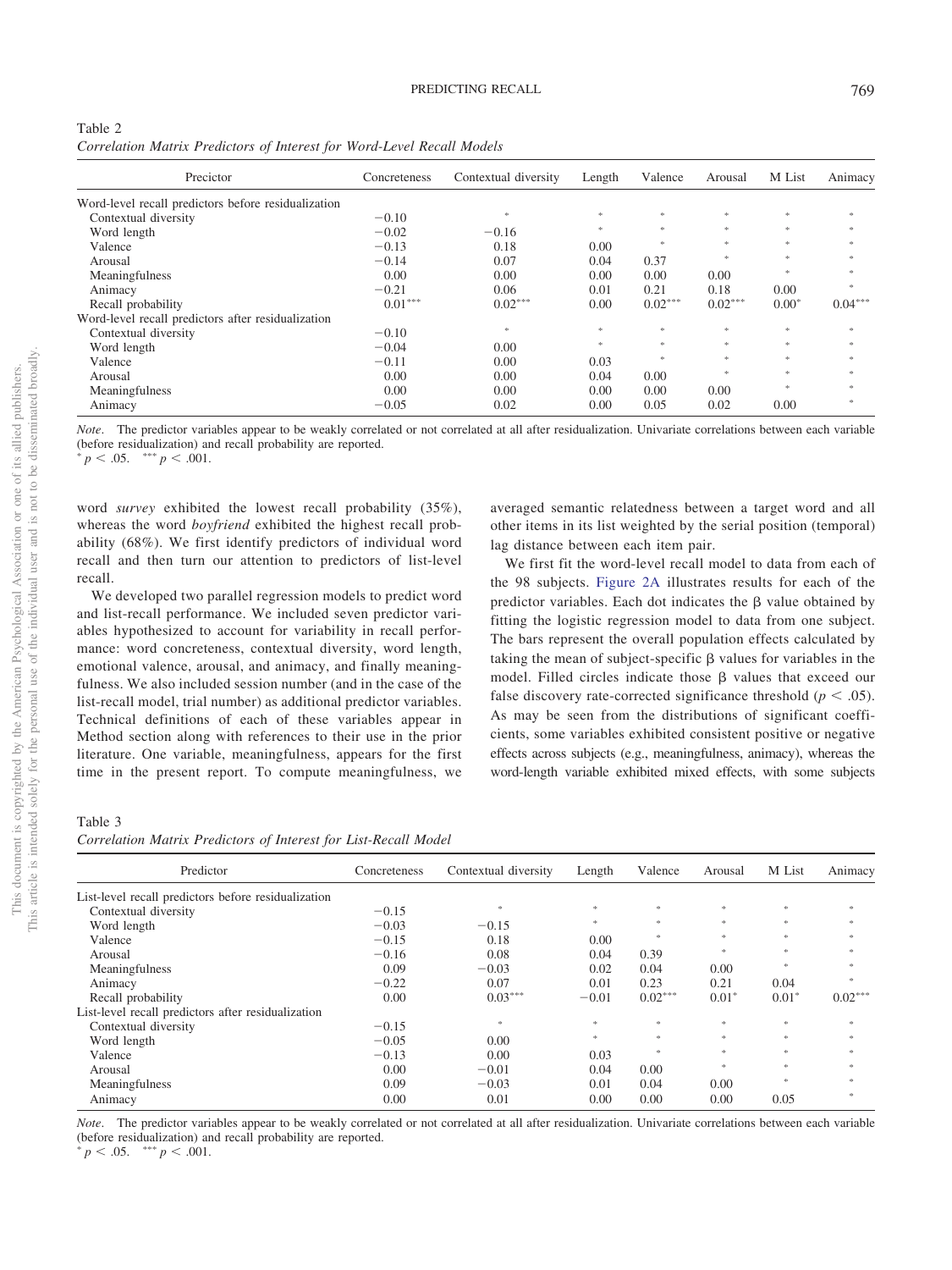0.70 Animate Inanimate 0.65 Recall Probability  $0.60$  $0.55$  $0.50$  $0.45$  $0.40$ 0.35 100 200 300 400 500 600 Word ID (Ranked)

<span id="page-5-0"></span>*Figure 1.* Variability in free recall of words and average recall probability of each word. Average recall probabilities are sorted from lowest to highest and plotted along with the standard error confidence band around the average values. Blue (dark gray) and gray markers indicate animate and inanimate words, respectively. See the online article for the color version of this figure.

having significant positive coefficients and others having significant negative coefficients.

To model these data both across subjects and trials/sessions, we used a linear mixed effects approach, as shown in [Table 4](#page-6-1) [\(Bates,](#page-7-6) [Mächler, Bolker, & Walker, 2015\)](#page-7-6). To reduce the potential effects of multicollinearity, we residualized each variable upon any other variable with which it had a moderate-to-high correlation (see Method) and used these redefined variables in our subsequent analyses. We accounted for the individual differences in the predictors using random effects for subjects. The subject-level random effects of a predictor were treated as deviations from the fixed effect (population effect). We logit-transformed the response variable (probability of recall) to remove the range restrictions of probability outcomes.

Results of our word-level recall model revealed significant positive effects of animacy, contextual diversity, emotional valence (either positive or negative), arousal, concreteness, and semantic structure on recall of individual words (see [Table 4\)](#page-6-1). Animacy, contextual diversity, valence, and arousal distinguished themselves as the most predictive characteristics for item-level recall. In each case, the direction of the effect aligns with the terminology used; subjects more easily remembered words that were animate, contextually diverse, emotionally arousing, and/or emotionally valenced. Although meaningfulness also positively predicted word-level recall, this effect was substantially smaller than any of the other significant variables.

Because we often evaluate memory using measures of listlevel performance, both in pure and applied settings, we also sought to model variability in memory performance at the list level. Such a model would allow us to construct lists that subjects would find easier or harder to remember. Because recalling a list is a dynamic, path-dependent, process, averaging predicted recall for individual words would not accurately

represent recall performance at the list level. Further, comparisons between list-level and word-level models may uncover organizational principles that uniquely support list recall and that would be missed using an item-level analysis.

For the list-level recall model we found strong positive effects of average contextual diversity, valence, animacy, concreteness, and meaningfulness (see [Table 4\)](#page-6-1). Whereas several of these findings align with our word-level recall analysis, the predictive power of these variables differed somewhat across models. Specifically, whereas meaningfulness barely predicted recall it appeared to more strongly predict list level recall. This aligned with our hypothesis that semantically coherent lists would be more easily recalled than less semantically coherent lists.

#### **Discussion**

We asked how the properties of words influence their memorability. To answer this question we developed linear fixed effects models to account for variability in both item and list-level recall. Our model included five standard predictor variables (concreteness, contextual diversity, word length, emotional valence, and arousal) and the new "meaningfulness" measure designed capture a word's semantic relatedness to other words in the target list weighted by temporal relationships and the recently identified animacy measure. In the item-level model, we assessed how these predictor variables accounted for variability in recall probability across the 576 items seen by each subject in our study. In the list-level model, we evaluated how the same predictor variables, averaged across all items in a given list, accounted for that list's average recall probability. We applied this model to all 54,096 lists seen by the 98 subjects in our study and included covariates to account for practice and interference effects.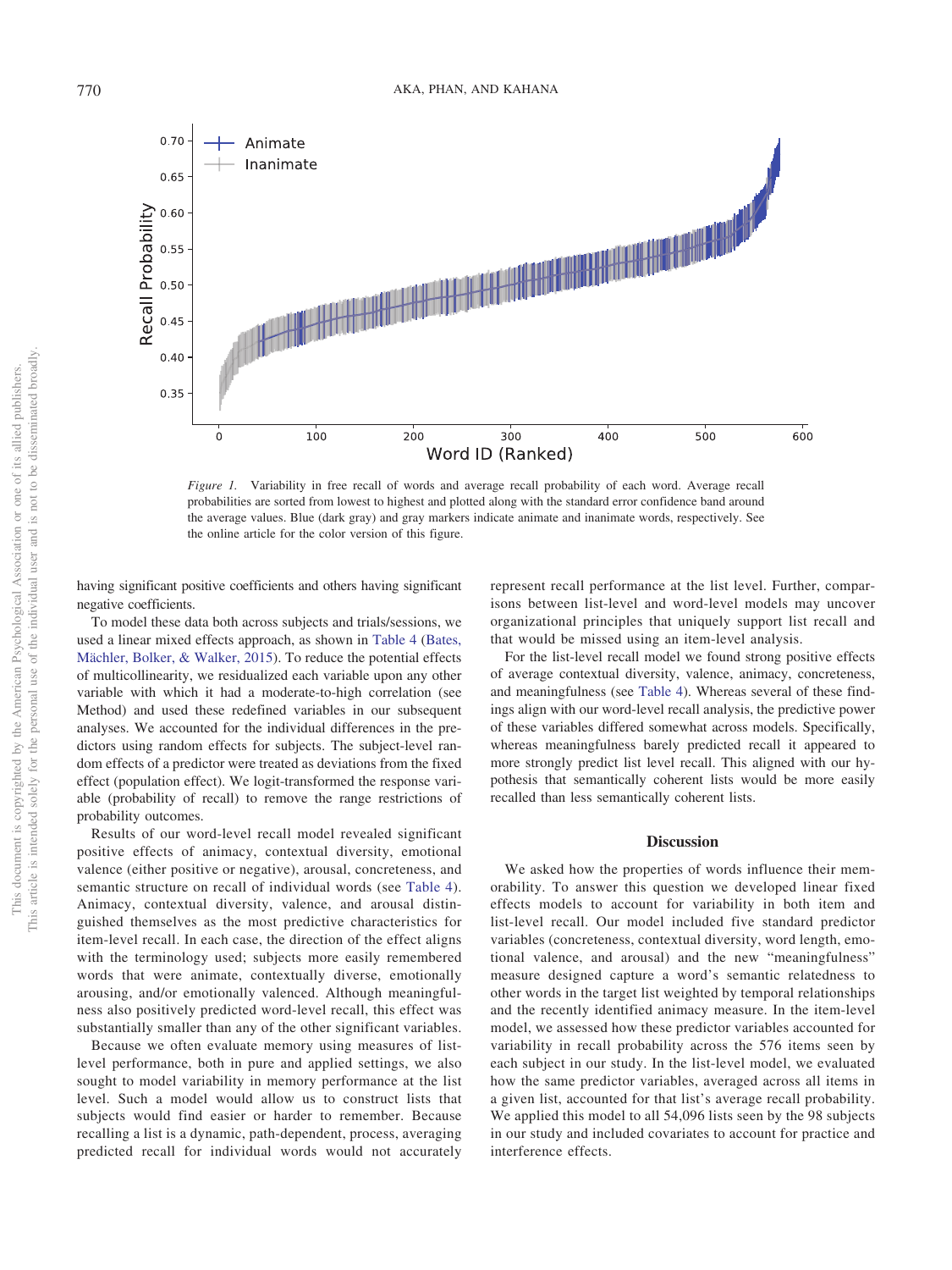

<span id="page-6-0"></span>*Figure 2.* Distributions of  $\beta$  values for each predictor variable in the word- and list-recall models when fit to each subject separately. (A) Word-recall model. (B) List-recall model. Each circle on the plots denotes the normalized logistic regression coefficient for a single subject, with filled circles indicating coefficients that met a false discovery rate-correct  $p < .05$  significance criterion. Single asterisks indicate whether the beta coefficients were significantly different than zero.

Results from the item-level model replicated previous findings regarding the positive influence of concreteness, contextual diversity, emotional valence, arousal, and animacy on recall [\(Dolcos et al., 2004;](#page-8-13) [Dukes & Bastian, 1966;](#page-8-2) [Kensinger](#page-8-14) [& Corkin, 2003;](#page-8-14) [LaBar & Cabeza, 2006;](#page-8-15) [Nairne et al., 2013;](#page-8-25) [Parmentier et al., 2017\)](#page-9-2). The present study extended these previous results by showing that four of these variables, namely concreteness, contextual diversity, valence, and animacy, also strongly predict variability in list-level recall. One of the primary goals of the present study was to determine the influence of semantic structure on the recallability of items and lists. Using the word2vec model of semantic space [\(Mikolov et al.,](#page-8-32) [2013\)](#page-8-32), we were able to assess an item's semantic relatedness to each of the other list items. In addition, we captured the interaction between temporal and semantic proximity [\(Howard](#page-8-34) [& Kahana, 2002a\)](#page-8-34) by weighting semantic relatedness as a decreasing power function of the temporal distance between item pairs.

Our analyses revealed that subjects tend to recall words that have high semantic associations to their list neighbors and that subjects tend to recall a higher proportion of list items when the list exhibits temporally coherent semantic organization (i.e., semantically related items occurring in nearby list positions). It is easy to imagine how such associations would facilitate recall through semantic elaboration during encoding and through semantic cueing recall. If the words *flower* and *rabbit* appear in close proximity, then studying *rabbit* will remind subjects of *flower*, leading the two words to become more strongly associated. These associations, in turn, will facilitate cue dependent retrieval. Lists will benefit to the extent that they possess words with coherent semantic structure. Models of recall that assume a similarity-driven cue-dependent retrieval process will predict both effects. Models that further posit a role for temporal organization, either through temporal context, interitem associations, or chunking mechanisms (e.g., [Polyn, Norman, & Ka](#page-9-9)[hana, 2009\)](#page-9-9), should predict an additional benefit when similar items appear in close proximity during study.

In a contemporaneous report, [Lau, Goh, and Yap \(2018\)](#page-8-35) also examined predictors of item-level recall performance. As in the present study, they found recall probability to be significantly positively correlated with word frequency, arousal, and a measure of semantic density that is close to our measure of meaningfulness. Both studies found consistent effects despite several major methodological differences, such as the use of naive versus practiced subjects, the immediate versus delayed nature of recall, and the statistics of item characteristics in the pools being used. Relatedly, [Cox, Hemmer, Aue, and Criss \(2018\)](#page-8-36)

<span id="page-6-1"></span>Table 4

*Fixed Effects of Variables Predicting Probability of Word-Level and List-Level Recall in Multivariate Analyses*

| Predictor                             | $M \upbeta$ | $SE$ $\beta$ |
|---------------------------------------|-------------|--------------|
| Predictors of word-level recall model |             |              |
| Concreteness                          | $0.03***$   | 0.004        |
| Contextual diversity                  | $0.06***$   | 0.005        |
| Word length                           | $-0.003$    | 0.003        |
| Valence                               | $0.05***$   | 0.004        |
| Arousal                               | $0.04***$   | 0.004        |
| Animacy                               | $0.09***$   | 0.006        |
| Meaningfulness                        | $0.005*$    | 0.005        |
| Session number                        | $-0.009***$ | 0.0003       |
| Predictors of list-level recall model |             |              |
| Concreteness                          | $0.002*$    | 0.0008       |
| Contextual diversity                  | $0.008***$  | 0.001        |
| Word length                           | $-0.0004$   | 0.0008       |
| Valence                               | $0.005***$  | 0.0008       |
| Arousal                               | 0.001       | 0.0009       |
| Animacy                               | $0.004***$  | 0.0008       |
| Meaningfulness                        | $0.002***$  | 0.0008       |
| Session number                        | $-0.002***$ | 0.0001       |
| Trial number                          | $-0.005$    | 0.0001       |

*Note*. Word length, valence, arousal, and animacy variables are residualized variables.

 $p < .05.$  \*\*  $p < .01.$  \*\*\*  $p < .001.$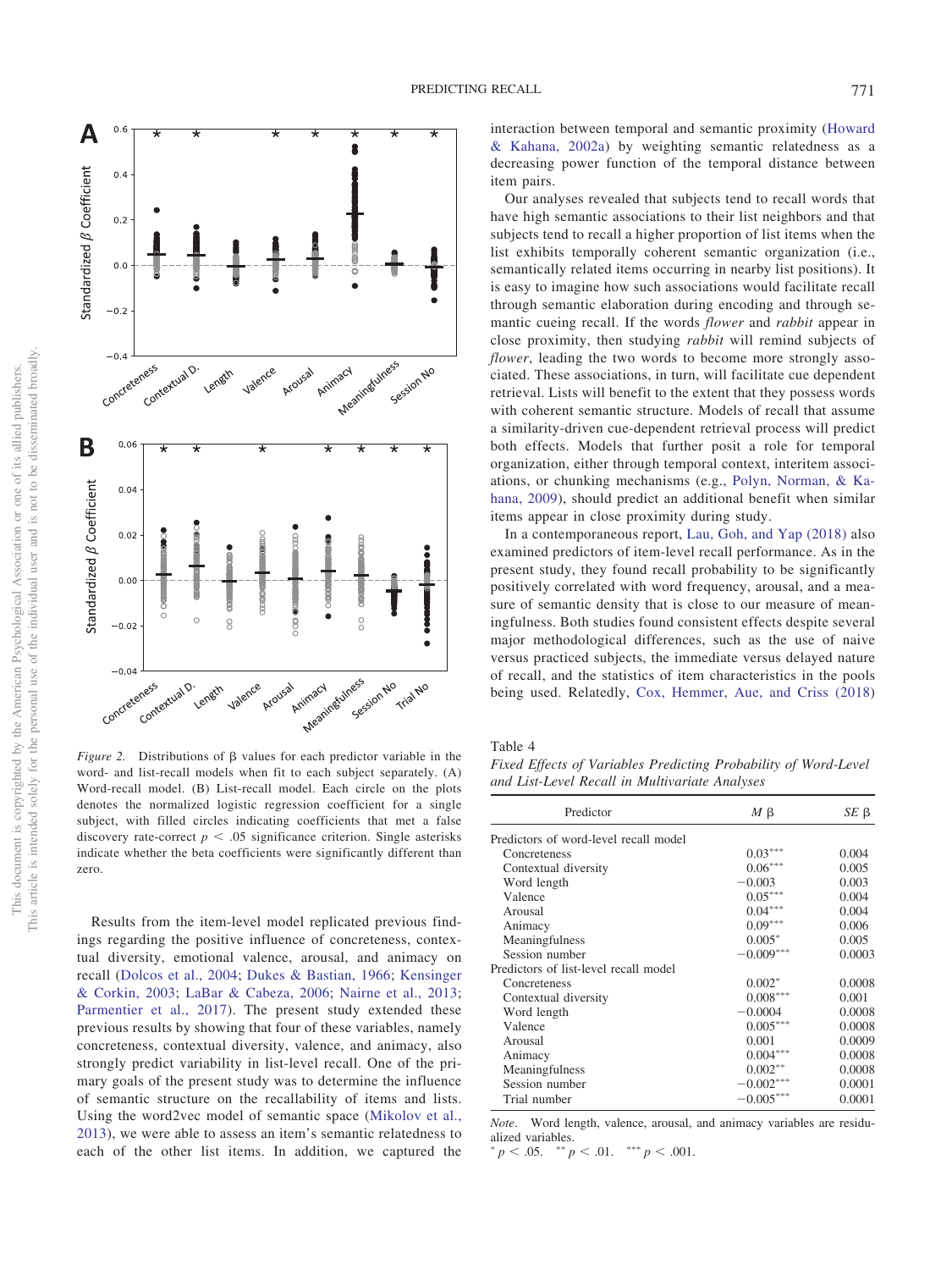highlighted the importance of semantic features and multiple word properties in a large-scale study using hierarchical Bayesian techniques. They examined how individual performance was correlated between a variety of memory tasks and how item-level information supports the memory performance.

Whereas both the present work and earlier studies considered how word properties predict recall of individual items, here we also considered how these predictor variables could account for overall levels of list recall. Given that we usually assess subject's performance at the list level, understanding the predictors of list-level recall can have important practical value in both designing experiments and optimizing neuropsychological measures of memory function.

Our analysis of list-level recall revealed significant positive contributions of concreteness, contextual diversity, valence, and animacy. These results parallel those of the word-recall model. In addition, we also found a significant positive contribution of meaningfulness, which is an aggregate measure of interitem similarities weighted by temporal lag. Because each recalled item serves as a cue for subsequent recalls, lists with semantically related items (i.e., high values of meaningfulness) yield higher levels of recall. These list level results align with previous work by Nelson and colleagues [\(Nelson et al., 2003\)](#page-8-23) showing how semantic associative networks can be a source of positive transfer in cued-recall tasks. Here we extend these findings to the setting of delayed free recall.

The present study demonstrates significant positive effects of word animacy on both item-level and list-level recall (see [Table](#page-6-1) [4\)](#page-6-1). Previous work has shown positive effects of animacy on word-level recall [\(Nairne et al., 2013\)](#page-8-25), but the present study provides additional information by showing that these effects appear robust at the list level even when controlling for the semantic similarities among list items (our measure of meaningfulness). Thus, whereas one might have suspected that subjects would organize list items according to their animacy, and that such organization would support recall, the benefits of animacy for list recall persist even when the list-level model includes an index of semantic organization. This result aligns with a recent report by [VanArsdall, Nairne, Pandeirada, and](#page-9-10) [Cogdill \(2017\),](#page-9-10) who found little support for category clustering using an embedded list technique that includes animate words, inanimate words, and filler words. Importantly, however, their studies documented strong and persistent animacy advantages despite the lack of category clustering.

We would like to address two potential limitations regarding our study's predictor variable choice. First, as the average valence scores reported in the [Appendix](#page-10-0) illustrate, our findings primarily relate to words with positive valence as our word pool was specifically designed to avoid words with very strong negative connotations (e.g., *death*, *funeral*). This decision was made because we included older adults in a parallel study using the same materials (not reported in this article). Second, although stronger measures for semantic similarity of list items such as taxonomic relatedness and situational relatedness exist, we purposefully created our meaningfulness measure to capture both semantic and temporal associations among items in a straightforward manner.

An important future direction will be to relate our aggregate measure of meaningfulness to the predictions of memory models that simulate the dynamics of recall as a function of the semantic and temporal structure of lists [\(Farrell, 2012;](#page-8-37) [Healey](#page-8-27) [& Kahana, 2014;](#page-8-27) [Lohnas et al., 2015\)](#page-8-30) These models should make specific, testable predictions about how aggregate measures such as meaningfulness arise from semantic structure both within and across lists. At a coarse level, our findings appear consistent with models in which increased within-list semantic relatedness enhances recall by facilitating cue-dependent retrieval. Lists whose words have strong semantic relatedness to neighboring items should engender benefits as cue-dependent retrieval favors items that share temporal and semantic features with the just-recalled item.

## **Conclusion**

For more than a century, students of memory have turned to common words as the memoranda of choice in their experiments. As such, understanding how word properties relate to their memorability has attracted considerable attention [\(Rubin](#page-9-5) [& Friendly, 1986;](#page-9-5) [Schlosberg & Woodworth, 1954\)](#page-9-11). In this article we use parallel models to systematically examine the influence of different word properties in item- and list-level recall. In addition, we also exploit powerful new methods from natural language processing for measuring meaningfulness and looking at its influence both at the level of individual words and entire lists. In extending the analysis of psycholinguistic and semantic factors in predicting recall from the item-level to the list-level, our models can help to optimize experimental design to better control variability in list-level recall performance, both for more accurate assessment of individual differences and experimental influences on recall performance.

## **References**

- <span id="page-7-0"></span>Adelman, J. S., Brown, G. D., & Quesada, J. F. (2006). Contextual diversity, not word frequency, determines word-naming and lexical decision times. *Psychological Science, 17,* 814–823. [http://dx.doi.org/](http://dx.doi.org/10.1111/j.1467-9280.2006.01787.x) [10.1111/j.1467-9280.2006.01787.x](http://dx.doi.org/10.1111/j.1467-9280.2006.01787.x)
- <span id="page-7-2"></span>Baddeley, A. D., Thomson, N., & Buchanan, M. (1975). Word length and the structure of short-term memory. *Journal of Verbal Learning and Verbal Behavior, 14,* 575–589. [http://dx.doi.org/10.1016/S0022-](http://dx.doi.org/10.1016/S0022-5371%2875%2980045-4) [5371\(75\)80045-4](http://dx.doi.org/10.1016/S0022-5371%2875%2980045-4)
- <span id="page-7-6"></span>Bates, D., Mächler, M., Bolker, B., & Walker, S. (2015). Fitting linear mixed-effects models using lme4. *Journal of Statistical Software, 67,* 1–48. <http://dx.doi.org/10.18637/jss.v067.i01>
- <span id="page-7-4"></span>Bhatia, S. (2016). *Vector space semantic models predict subjective probability judgments for real-world events*. Retrieved from [https://www.sas](https://www.sas.upenn.edu/%7Ebhatiasu/Bhatia%202016%20CogSci%20PP.pdf) [.upenn.edu/~bhatiasu/Bhatia%202016%20CogSci%20PP.pdf](https://www.sas.upenn.edu/%7Ebhatiasu/Bhatia%202016%20CogSci%20PP.pdf)
- <span id="page-7-5"></span>Bian, J., Gao, B., & Liu, T. Y. (2014). Knowledge-powered deep learning for word embedding. *Lecture Notes in Computer Science (including subseries Lecture Notes in Artificial Intelligence and Lecture Notes in Bioinformatics), 8724 LNAI,* 132–148. [http://dx.doi.org/10.1007/978-3-](http://dx.doi.org/10.1007/978-3-662-44848-9_9) [662-44848-9\\_9](http://dx.doi.org/10.1007/978-3-662-44848-9_9)
- <span id="page-7-3"></span>Bruza, P., Kitto, K., Nelson, D., & McEvoy, C. (2009). Extracting spookyactivation-at-a-distance from considerations of entanglement. *Lecture Notes in Computer Science (including subseries Lecture Notes in Artificial Intelligence and Lecture Notes in Bioinformatics), 5494,* 71–83. [http://dx.doi.org/10.1007/978-3-642-00834-4\\_8](http://dx.doi.org/10.1007/978-3-642-00834-4_8)
- <span id="page-7-1"></span>Brysbaert, M., & New, B. (2009). Moving beyond Kučera and Francis: A critical evaluation of current word frequency norms and the introduction of a new and improved word frequency measure for American English.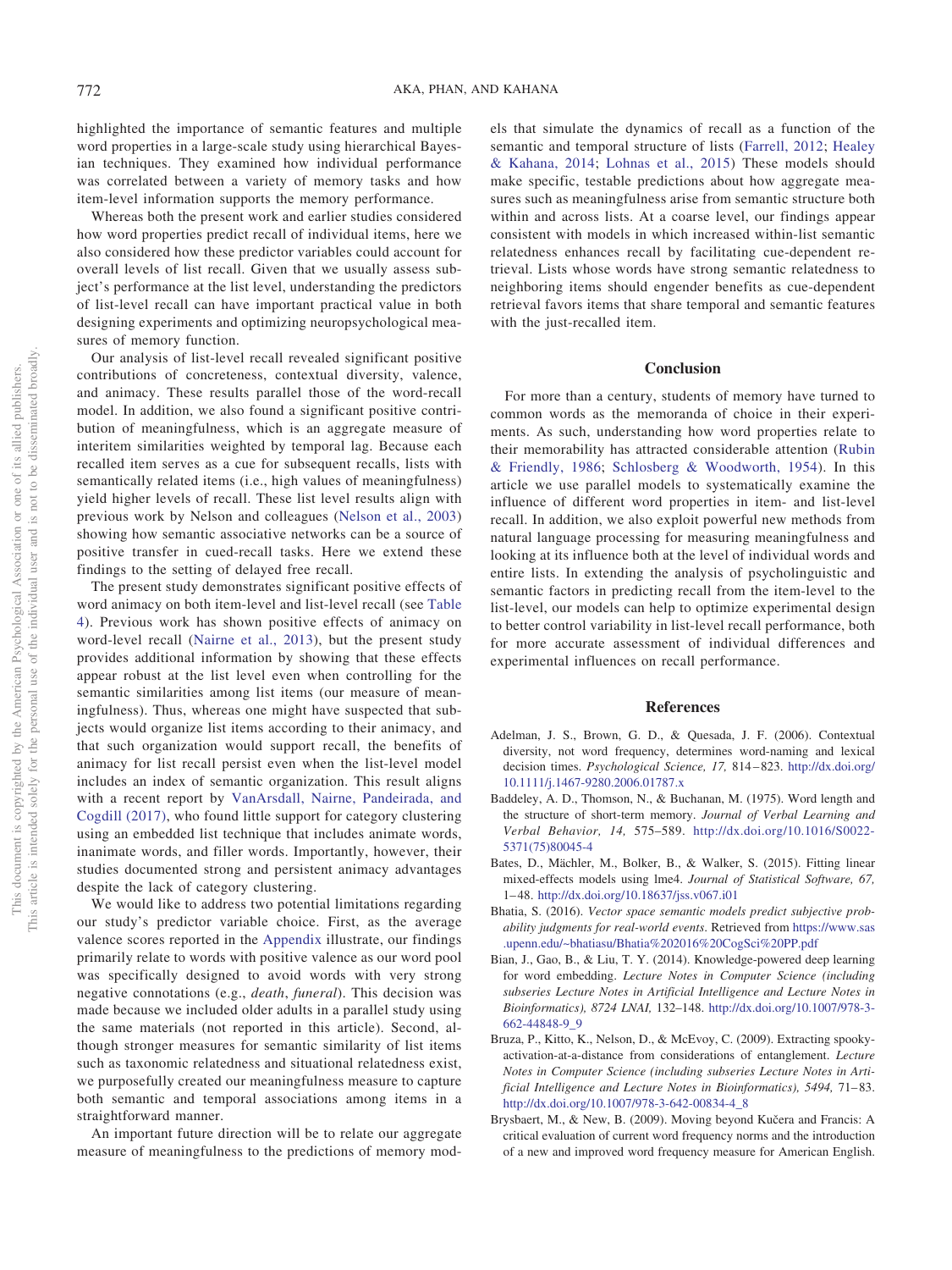*Behavior Research Methods, 41,* 977–990. [http://dx.doi.org/10.3758/](http://dx.doi.org/10.3758/BRM.41.4.977) [BRM.41.4.977](http://dx.doi.org/10.3758/BRM.41.4.977)

- <span id="page-8-33"></span>Brysbaert, M., Warriner, A. B., & Kuperman, V. (2014). Concreteness ratings for 40 thousand generally known English word lemmas. *Behavior Research Methods, 46,* 904–911. [http://dx.doi.org/10.3758/s13428-](http://dx.doi.org/10.3758/s13428-013-0403-5) [013-0403-5](http://dx.doi.org/10.3758/s13428-013-0403-5)
- <span id="page-8-21"></span>Christian, J., Bickley, W., Tarka, M., & Clayton, K. (1978). Measures of free recall of 900 English nouns: Correlations with imagery, concreteness, meaningfulness, and frequency. *Memory & Cognition, 6,* 379–390. <http://dx.doi.org/10.3758/BF03197470>
- <span id="page-8-36"></span>Cox, G. E., Hemmer, P., Aue, W. R., & Criss, A. H. (2018). Information and processes underlying semantic and episodic memory across tasks, items, and individuals. *Journal of Experimental Psychology: General, 147,* 545–590.
- <span id="page-8-10"></span>Criss, A. H., Aue, W. R., & Smith, L. (2011). The effects of word frequency and context variability in cued recall. *Journal of Memory and Language, 64,* 119–132. <http://dx.doi.org/10.1016/j.jml.2010.10.001>
- <span id="page-8-13"></span>Dolcos, F., LaBar, K. S., & Cabeza, R. (2004). Interaction between the amygdala and the medial temporal lobe memory system predicts better memory for emotional events. *Neuron, 42,* 855–863. [http://dx.doi.org/](http://dx.doi.org/10.1016/S0896-6273%2804%2900289-2) [10.1016/S0896-6273\(04\)00289-2](http://dx.doi.org/10.1016/S0896-6273%2804%2900289-2)
- <span id="page-8-2"></span>Dukes, W. F., & Bastian, J. (1966). Recall of abstract and concrete words equated for meaningfulness. *Journal of Verbal Learning and Verbal Behavior, 5,* 455–458. [http://dx.doi.org/10.1016/S0022-5371\(66\)](http://dx.doi.org/10.1016/S0022-5371%2866%2980060-9) [80060-9](http://dx.doi.org/10.1016/S0022-5371%2866%2980060-9)
- <span id="page-8-6"></span>Epstein, W., Rock, I., & Zuckerman, C. B. (1960). Meaning and familiarity in associative learning. *Psychological Monographs: General and Applied, 74,* 22.
- <span id="page-8-37"></span>Farrell, S. (2012). Temporal clustering and sequencing in short-term memory and episodic memory. *Psychological Review, 119,* 223–271. [http://](http://dx.doi.org/10.1037/a0027371) [dx.doi.org/10.1037/a0027371](http://dx.doi.org/10.1037/a0027371)
- <span id="page-8-0"></span>Glaze, J. A. (1928). The association value of non-sense syllables. *Pedagogical Seminary and Journal of Genetic Psychology, 35,* 255–269. <http://dx.doi.org/10.1080/08856559.1928.10532156>
- <span id="page-8-5"></span>Gorman, A. M. (1961). Recognition memory for nouns as a function of abstractness and frequency. *Journal of Experimental Psychology, 61,* 23–29. <http://dx.doi.org/10.1037/h0040561>
- <span id="page-8-7"></span>Hall, J. F. (1954). Learning as a function of word-frequency. *The American Journal of Psychology, 67,* 138–140. [http://dx.doi.org/10.2307/141](http://dx.doi.org/10.2307/1418830) [8830](http://dx.doi.org/10.2307/1418830)
- <span id="page-8-3"></span>Hamilton, M., & Rajaram, S. (2001). The concreteness effect in implicit and explicit memory tests. *Journal of Memory and Language, 44,* 96–117. <http://dx.doi.org/10.1006/jmla.2000.2749>
- <span id="page-8-27"></span>Healey, M. K., & Kahana, M. J. (2014). Is memory search governed by universal principles or idiosyncratic strategies? *Journal of Experimental Psychology: General, 143,* 575–596. [http://dx.doi.org/10.1037/](http://dx.doi.org/10.1037/a0033715) [a0033715](http://dx.doi.org/10.1037/a0033715)
- <span id="page-8-28"></span>Healey, M. K., & Kahana, M. J. (2016). A four-component model of age-related memory change. *Psychological Review, 123,* 23–69. [http://](http://dx.doi.org/10.1037/rev0000015) [dx.doi.org/10.1037/rev0000015](http://dx.doi.org/10.1037/rev0000015)
- <span id="page-8-34"></span>Howard, M. W., & Kahana, M. J. (2002a). A distributed representation of temporal context. *Journal of Mathematical Psychology, 46,* 269–299.
- <span id="page-8-18"></span>Howard, M. W., & Kahana, M. J. (2002b). When does semantic similarity help episodic retrieval? *Journal of Memory and Language, 46,* 85–98. <http://dx.doi.org/10.1006/jmla.2001.2798>
- <span id="page-8-1"></span>Hull, C. (1933). The meaningfulness of 320 selected nonsense syllables. *The American Journal of Psychology, 45,* 730–734.
- <span id="page-8-11"></span>Hulme, C., Suprenant, A. M., Bireta, T. J., Stuart, G., & Neath, I. (2004). Abolishing the word-length effect. *Journal of Experimental Psychology: Learning, Memory, and Cognition, 30,* 98–106. [http://dx.doi.org/10](http://dx.doi.org/10.1037/0278-7393.30.1.98) [.1037/0278-7393.30.1.98](http://dx.doi.org/10.1037/0278-7393.30.1.98)
- <span id="page-8-16"></span>Hunt, C., Trammel, J., & Krumrei-Mancuso, E. J. (2015). The interaction of semantic relatedness and emotion: Why emotion may not lead

to better memory. *Psi Chi Journal of Psychological Research, 20,* 45–51.

- <span id="page-8-17"></span>Kahana, M. J. (1996). Associative retrieval processes in free recall. *Memory & Cognition, 24,* 103–109. [http://dx.doi.org/10.3758/BF0319](http://dx.doi.org/10.3758/BF03197276) [7276](http://dx.doi.org/10.3758/BF03197276)
- <span id="page-8-31"></span>Kahana, M. J., Aggarwal, E. V., & Phan, T. D. (2018). The variability puzzle in human memory. *Journal of Experimental Psychology: Learning, Memory, and Cognition, 44,* 1857–1863.
- <span id="page-8-12"></span>Katkov, M., Romani, S., & Tsodyks, M. (2014). Word length effect in free recall of randomly assembled word lists. *Frontiers in Computational Neuroscience, 8,* 129. <http://dx.doi.org/10.3389/fncom.2014.00129>
- <span id="page-8-14"></span>Kensinger, E. A., & Corkin, S. (2003). Memory enhancement for emotional words: Are emotional words more vividly remembered than neutral words? *Memory & Cognition, 31,* 1169–1180. [http://dx.doi.org/](http://dx.doi.org/10.3758/BF03195800) [10.3758/BF03195800](http://dx.doi.org/10.3758/BF03195800)
- <span id="page-8-19"></span>Klein, K. A., Addis, K. M., & Kahana, M. J. (2005). A comparative analysis of serial and free recall. *Memory & Cognition, 33,* 833–839. <http://dx.doi.org/10.3758/BF03193078>
- <span id="page-8-15"></span>LaBar, K. S., & Cabeza, R. (2006). Cognitive neuroscience of emotional memory. *Nature Reviews Neuroscience, 7,* 54–64. [http://dx.doi.org/10](http://dx.doi.org/10.1038/nrn1825) [.1038/nrn1825](http://dx.doi.org/10.1038/nrn1825)
- <span id="page-8-35"></span>Lau, M. C., Goh, W. D., & Yap, M. J. (2018). An item-level analysis of lexical-semantic effects in free recall and recognition memory using the megastudy approach. *Quarterly Journal of Experimental Psychology, 71,* 2207–2222. [http://dx.doi.org/10.1177/17470](http://dx.doi.org/10.1177/1747021817739834) [21817739834](http://dx.doi.org/10.1177/1747021817739834)
- <span id="page-8-8"></span>Lohnas, L. J., & Kahana, M. J. (2013). Parametric effects of word frequency in memory for mixed frequency lists. *Journal of Experimental Psychology: Learning, Memory, and Cognition, 39,* 1943–1946. [http://](http://dx.doi.org/10.1037/a0033669) [dx.doi.org/10.1037/a0033669](http://dx.doi.org/10.1037/a0033669)
- <span id="page-8-29"></span>Lohnas, L. J., & Kahana, M. J. (2014). Compound cuing in free recall. *Journal of Experimental Psychology: Learning, Memory, and Cognition, 40,* 12–24. <http://dx.doi.org/10.1037/a0033698>
- <span id="page-8-30"></span>Lohnas, L. J., Polyn, S. M., & Kahana, M. J. (2015). Expanding the scope of memory search: Intralist and interlist effects in free recall. *Psychological Review, 122,* 337–363. <http://dx.doi.org/10.1037/a0039036>
- <span id="page-8-32"></span>Mikolov, T., Chen, K., Corrado, G., & Dean, J. (2013). *Distributed representations of words and phrases and their compositionality*. [http://](http://dx.doi.org/10.1162/jmlr.2003.3.4-5.951) [dx.doi.org/10.1162/jmlr.2003.3.4-5.951](http://dx.doi.org/10.1162/jmlr.2003.3.4-5.951)
- <span id="page-8-26"></span>Nairne, J. S., VanArsdall, J. E., & Cogdill, M. (2017). Remembering the living: Episodic memory is tuned to animacy. *Current Directions in Psychological Science, 26,* 22–27.
- <span id="page-8-25"></span>Nairne, J. S., VanArsdall, J. E., Pandeirada, J. N., Cogdill, M., & LeBreton, J. M. (2013). Adaptive memory: The mnemonic value of animacy. *Psychological Science*. Advance online publication. [http://dx.doi.org/10](http://dx.doi.org/10.1177/0956797613480803) [.1177/0956797613480803](http://dx.doi.org/10.1177/0956797613480803)
- <span id="page-8-22"></span>Nelson, D. L., & McEvoy, C. L. (1979). Encoding context and set size. *Journal of Experimental Psychology: Human Learning and Memory, 5,* 292–314. <http://dx.doi.org/10.1037/0278-7393.5.3.292>
- <span id="page-8-23"></span>Nelson, D. L., McEvoy, C. L., & Pointer, L. (2003). Spreading activation or spooky action at a distance? *Journal of Experimental Psychology: Learning, Memory, & Cognition, 29,* 42–52. [http://dx.doi.org/10.1037//](http://dx.doi.org/10.1037//0278-7393.29.1.42) [0278-7393.29.1.42](http://dx.doi.org/10.1037//0278-7393.29.1.42)
- <span id="page-8-24"></span>Nelson, D. L., Schreiber, T. A., & McEvoy, C. L. (1992). Processing implicit and explicit representations. *Psychological Review, 99,* 322– 348. <http://dx.doi.org/10.1037/0033-295X.99.2.322>
- <span id="page-8-20"></span>Noble, C. E. (1952). An analysis of meaning. *Psychological Review, 59,* 421–430. <http://dx.doi.org/10.1037/h0054087>
- <span id="page-8-4"></span>Paivio, A. (1967). Paired-associate learning and free recall of nouns as a function of concreteness, specificity, imagery, and meaningfulness. *Psychological Reports, 20,* 239–245.
- <span id="page-8-9"></span>Paivio, A., Yuille, J. C., & Madigan, S. A. (1968). Concreteness, imagery, and meaningfulness values for 925 nouns. *Journal of Experimental Psychology, 76,* 1–25. <http://dx.doi.org/10.1037/h0025327>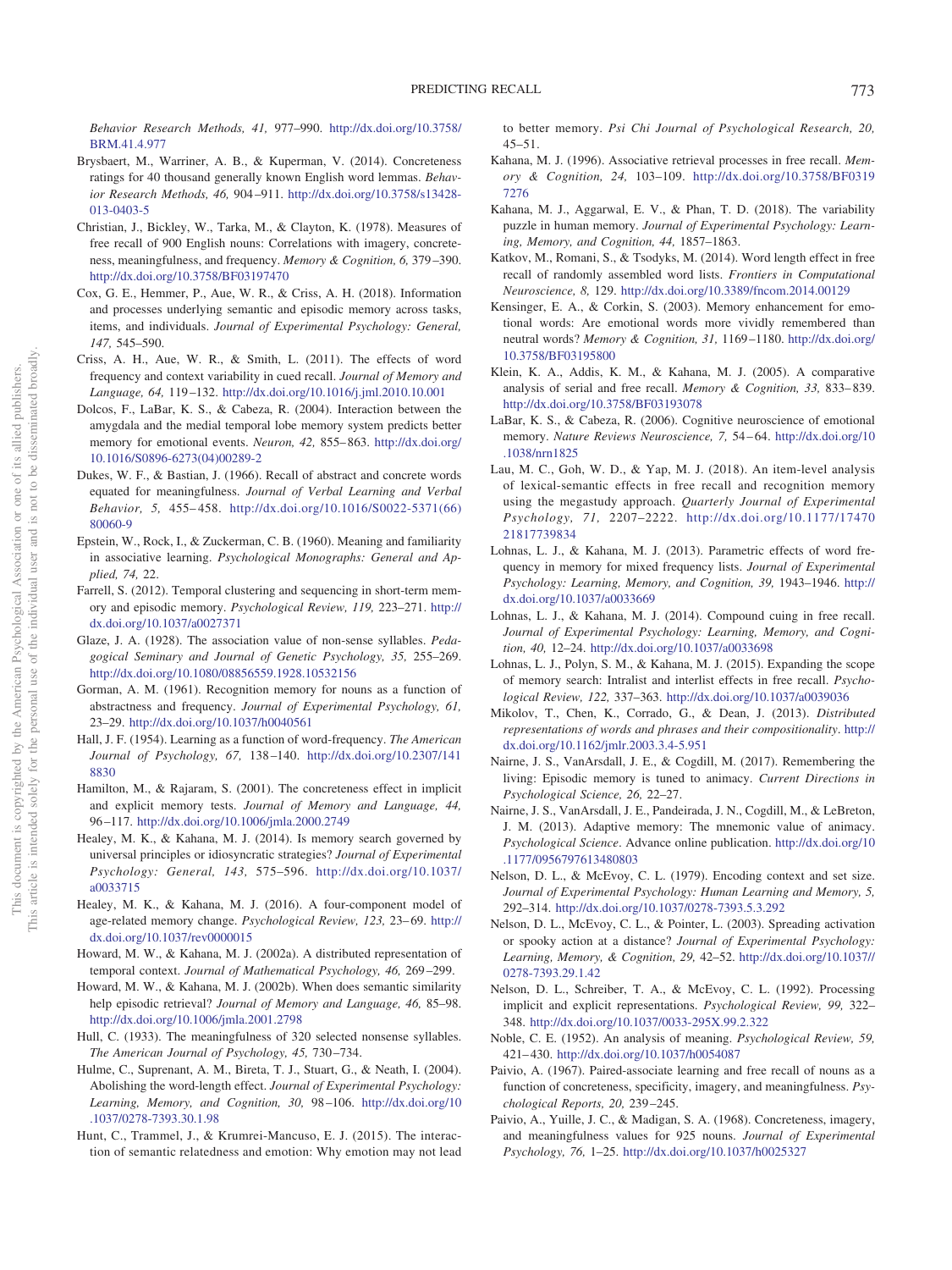- <span id="page-9-7"></span>Palmer, J. E., & Dodson, C. S. (2009). Investigating the mechanisms fuelling reduced false recall of emotional material. *Cognition and Emotion, 23,* 238–259.
- <span id="page-9-2"></span>Parmentier, F. B., Comesaña, M., & Soares, A. P. (2017). Disentangling the effects of word frequency and contextual diversity on serial recall performance. *Quarterly Journal of Experimental Psychology, 70,* 1–17. <http://dx.doi.org/10.1080/17470218.2015.1105268>
- <span id="page-9-9"></span>Polyn, S. M., Norman, K. A., & Kahana, M. J. (2009). A context maintenance and retrieval model of organizational processes in free recall. *Psychological Review, 116,* 129.
- <span id="page-9-5"></span>Rubin, D. C., & Friendly, M. (1986). Predicting which words get recalled: Measures of free recall, availability, goodness, emotionality, and pronunciability for 925 nouns. *Memory & Cognition, 14,* 79–94. [http://dx](http://dx.doi.org/10.3758/BF03209231) [.doi.org/10.3758/BF03209231](http://dx.doi.org/10.3758/BF03209231)
- <span id="page-9-11"></span>Schlosberg, H., & Woodworth, R. S. (1954). *Experimental psychology*. New York, NY: Holt.
- <span id="page-9-1"></span>Steyvers, M., & Malmberg, K. J. (2003). The effect of normative context variability on recognition memory. *Journal of Experimental Psychology: Learning, Memory, & Cognition, 29,* 760–766. [http://dx.doi.org/](http://dx.doi.org/10.1037/0278-7393.29.5.760) [10.1037/0278-7393.29.5.760](http://dx.doi.org/10.1037/0278-7393.29.5.760)
- <span id="page-9-4"></span>Talmi, D., & Moscovitch, M. (2004). Can semantic relatedness explain the enhancement of memory for emotional words? *Memory & Cognition, 32,* 742–751. <http://dx.doi.org/10.3758/BF03195864>
- <span id="page-9-3"></span>Tehan, G., & Tolan, G. A. (2007). Word length effects in long-term memory. *Journal of Memory and Language, 56,* 35–48. [http://dx.doi](http://dx.doi.org/10.1016/j.jml.2006.08.015) [.org/10.1016/j.jml.2006.08.015](http://dx.doi.org/10.1016/j.jml.2006.08.015)
- <span id="page-9-8"></span>Toglia, M. P., & Battig, W. F. (1978). *Handbook of semantic word norms*. Oxford, UK: Erlbaum.
- <span id="page-9-10"></span>VanArsdall, J. E., Nairne, J. S., Pandeirada, J. N., & Cogdill, M. (2017). A categorical recall strategy does not explain animacy effects in episodic memory. *The Quarterly Journal of Experimental Psychology, 70,* 761–771.
- <span id="page-9-0"></span>Walker, I., & Hulme, C. (1999). Concrete words are easier to recall than abstract words: Evidence for a semantic contribution to short-term serial recall. *Journal of Experimental Psychology: Learning, Memory, and Cognition, 25,* 1256–1271. [http://dx.doi.org/10.1037/0278-7393.25.5](http://dx.doi.org/10.1037/0278-7393.25.5.1256) [.1256](http://dx.doi.org/10.1037/0278-7393.25.5.1256)
- <span id="page-9-6"></span>Warriner, A. B., Kuperman, V., & Brysbaert, M. (2013). Norms of valence, arousal, and dominance for 13,915 English lemmas. *Behavior Research Methods, 45,* 1191–1207. [http://dx.doi.org/10.3758/s13428-012-](http://dx.doi.org/10.3758/s13428-012-0314-x) [0314-x](http://dx.doi.org/10.3758/s13428-012-0314-x)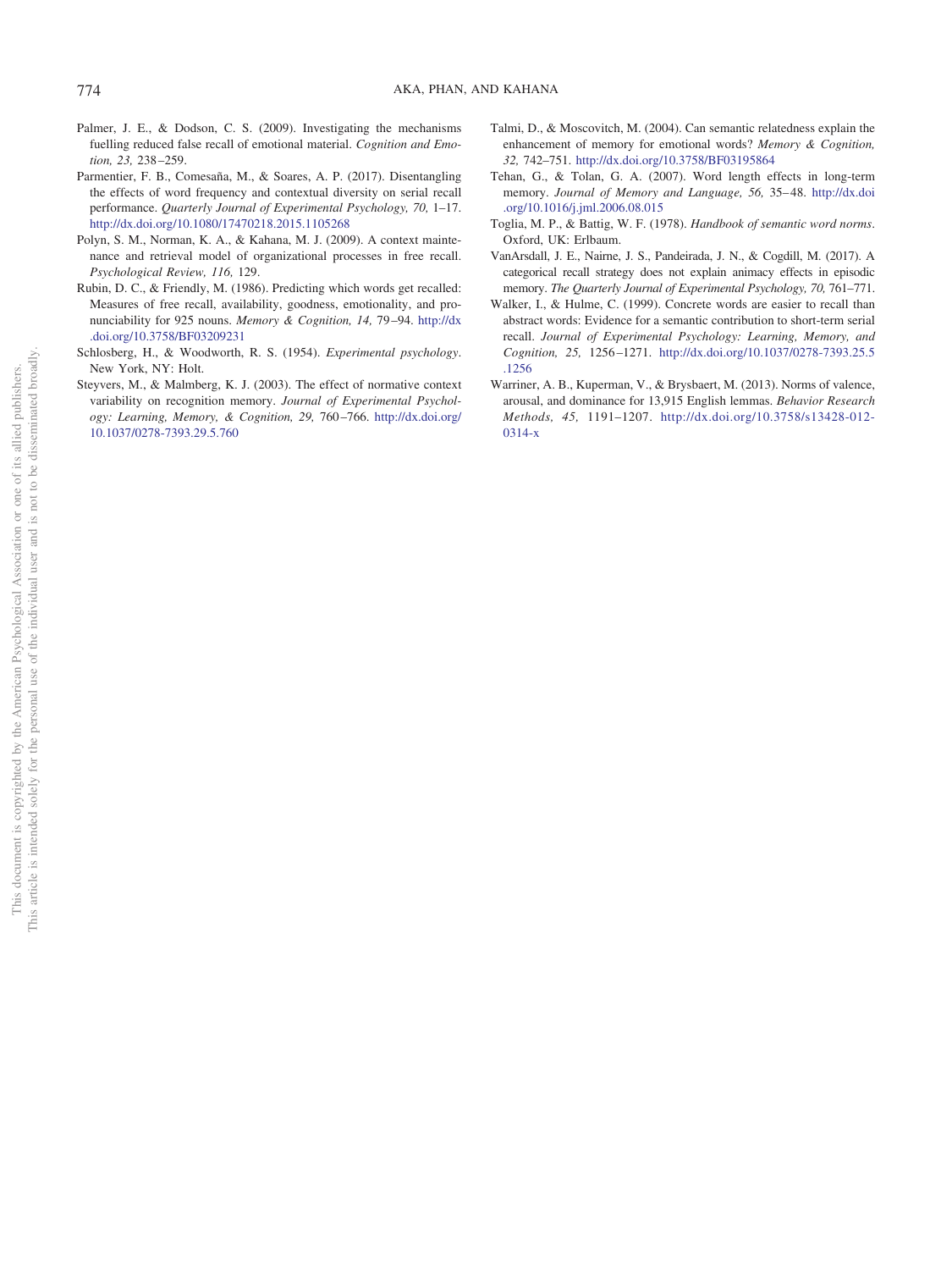# <span id="page-10-0"></span>**Appendix**

## **Model Equations and Experimental Stimuli**

**Word-Recall Model**

$$
\text{Rec}_{i,e,j} \sim \beta_{0,j} + \beta_{1,j}C + \beta_{2,j}CD + \beta_{3,j}L + \beta_{4,j}V + \beta_{5,j}Ar + \beta_{6,j}M + \beta_{7,j}An + \beta_{8,j}S + \epsilon_{i,e,j}
$$
 (1)

where,  $\beta_{k,j} \sim N(\beta_k, \sigma_k^2), k = 0, \ldots, 8, j = 1, \ldots, N$ , Rec is 0 or 1 (whether a word is recalled or not) and is linked to the predictors with a logistic function.

# **List-Recall Model**

 $\log$ it(PRec<sub>i,e,j</sub>) ~  $\beta_{0,j} + \beta_{1,j}C + \beta_{2,j}CD + \beta_{3,j}L + \beta_{4,j}V + \beta_{5,j}Ar$  $+ \beta_{6,j}M + \beta_{7,j}An + \beta_{8,j}S + \beta_{9,j}T + \epsilon_{i,e,j}$  (2) where,  $\beta_{k,j} \sim N(\beta_k, \sigma_k^2), k = 0, \ldots, 9, j = 1, \ldots, N$ .

Subscript *i* denotes subject, *e* denotes session, and *j* denotes item. *C* denotes Concreteness, *CD* denotes Contextual Diversity, *L* denotes Length, *V* denotes Valence, *Ar* denotes Arousal, *M* denotes Meaningfulness, *An* denotes Animacy, *S* denotes Session No, *T* denotes Trial No.

This document is copyrighted by the American Psychological Association or one of its allied publishers.

 $\rm \tilde{o}$  $\widetilde{\Xi}$ 

not to be disseminated broadly one of its allied publishers.

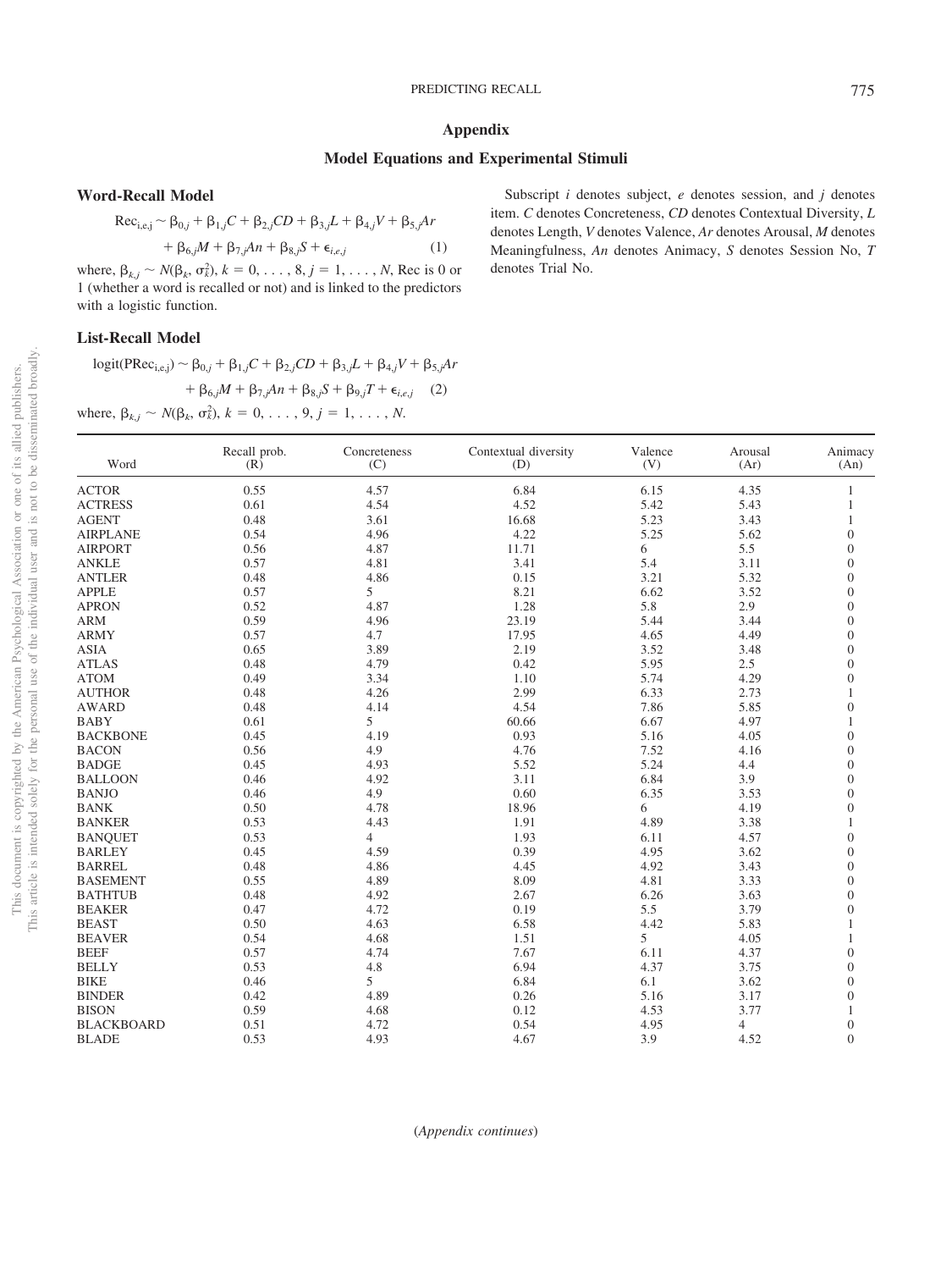| Word             | Recall prob.<br>(R) | Concreteness<br>(C) | Contextual diversity<br>(D) | Valence<br>(V) | Arousal<br>(Ar) | Animacy<br>(An)  |
|------------------|---------------------|---------------------|-----------------------------|----------------|-----------------|------------------|
| <b>BLENDER</b>   | 0.45                | 5                   | 0.70                        | 5.16           | 4.05            | $\boldsymbol{0}$ |
| <b>BLOCKADE</b>  | 0.47                | 4.25                | 0.44                        | 3.45           | 3.4             | $\boldsymbol{0}$ |
| <b>BLOUSE</b>    | 0.54                | 4.96                | 2.23                        | 5.73           | 3.24            | $\overline{0}$   |
| <b>BLUEPRINT</b> | 0.44                | 4.77                | 0.57                        | 4.95           | 3.71            | $\boldsymbol{0}$ |
| <b>BOARD</b>     | 0.47                | 4.57                | 20.05                       | 5.33           | 3.52            | $\overline{0}$   |
| <b>BODY</b>      | 0.50                | 4.79                | 47.22                       | 5.95           | 4.62            | $\boldsymbol{0}$ |
| <b>BOUQUET</b>   | 0.48                | 4.74                | 1.39                        | 6.67           | 3.33            | $\overline{0}$   |
| <b>BOX</b>       | 0.54                | 4.9                 | 28.05                       | 5.33           | 2.67            | $\boldsymbol{0}$ |
| <b>BOYFRIEND</b> | 0.68                | 4.59                | 21.80                       | 7.06           | 4.9             | 1                |
|                  | 0.43                | 5                   | 1.37                        | 6.48           | 3.96            | $\boldsymbol{0}$ |
| <b>BRACES</b>    |                     |                     |                             |                |                 |                  |
| <b>BRAKE</b>     | 0.38                | 4.44                | 2.34                        | 4.9            | 3.82            | $\overline{0}$   |
| <b>BRANCH</b>    | 0.43                | 4.9                 | 4.46                        | 5.15           | 2.67            | $\boldsymbol{0}$ |
| <b>BRANDY</b>    | 0.51                | 4.81                | 3.42                        | 5.67           | 3.86            | $\overline{0}$   |
| <b>BREAST</b>    | 0.57                | 4.89                | 3.77                        | 6.64           | 5.39            | $\boldsymbol{0}$ |
| <b>BRICK</b>     | 0.49                | 4.83                | 3.04                        | 4.65           | 2.53            | $\overline{0}$   |
| <b>BRIEFCASE</b> | 0.49                | 4.86                | 3.03                        | 5.2            | 3.59            | $\boldsymbol{0}$ |
| <b>BROOK</b>     | 0.46                | 4.43                | 0.83                        | $\tau$         | 3.33            | $\overline{0}$   |
| <b>BROTHER</b>   | 0.65                | 4.43                | 45.24                       | 6.18           | 4.48            | $\mathbf{1}$     |
| <b>BUBBLE</b>    | 0.43                | 4.6                 | 3.48                        | 6.43           | 4.19            | $\overline{0}$   |
| <b>BUCKET</b>    | 0.45                | 4.96                | 4.66                        | 4.55           | 2.96            | $\boldsymbol{0}$ |
| <b>BUG</b>       | 0.52                | 5                   | 6.95                        | 3.45           | 6.06            | 1                |
| <b>BUGGY</b>     | 0.50                | 4.18                | 0.88                        | 4.65           | 4.04            | $\boldsymbol{0}$ |
| <b>BULLET</b>    | 0.51                | 4.83                | 11.99                       | 3.45           | 5.89            | $\overline{0}$   |
| <b>BUNNY</b>     | 0.55                | 4.97                | 4.05                        | 7.3            | 3.86            | $\mathbf{1}$     |
| <b>BUREAU</b>    | 0.48                | 4.04                | 4.21                        | 4.7            | 3.74            | $\overline{0}$   |
| <b>BURGLAR</b>   | 0.52                | 4.44                | 1.61                        | 2.67           | 5.32            | 1                |
| <b>BUTCHER</b>   | 0.55                | 4.65                | 3.47                        | 4.4            | 4.15            | 1                |
| CABBAGE          | 0.53                | 4.75                | 1.30                        | 4.6            | 2.91            | $\boldsymbol{0}$ |
| <b>CABIN</b>     | 0.54                | 4.92                | 5.47                        | 5.9            | 3.74            | $\overline{0}$   |
| <b>CAFE</b>      | 0.49                | 4.96                | 2.00                        | 4.8            | 3.48            | $\boldsymbol{0}$ |
| <b>CAMEL</b>     | 0.49                | 4.93                | 1.65                        | 5.29           | 3.1             | 1                |
| <b>CANAL</b>     | 0.47                | 4.68                | 2.18                        | 5.71           | 4.05            | $\boldsymbol{0}$ |
| <b>CANDY</b>     | 0.47                | 4.83                | 10.75                       | 7.27           | 5.03            | $\overline{0}$   |
| <b>CANYON</b>    | 0.51                | 4.81                | 2.63                        | 5.5            | 3.9             | $\boldsymbol{0}$ |
| <b>CAPTIVE</b>   | 0.45                | 3.03                | 1.16                        | 3.27           | 4.88            | 1                |
| <b>CARRIAGE</b>  | 0.53                | 4.86                | 2.87                        | 6.1            | 2.52            | $\boldsymbol{0}$ |
| <b>CARROT</b>    | 0.52                | 5                   | 1.47                        | 5.79           | 3.91            | $\overline{0}$   |
| <b>CASHEW</b>    | 0.48                | 4.92                | 0.08                        | 7.51           | 6.59            | $\boldsymbol{0}$ |
| <b>CASHIER</b>   | 0.47                | 4.89                | 1.38                        | 5.1            | 3.45            | 1                |
| <b>CASKET</b>    | 0.53                | 4.86                | 1.20                        | 2.42           | 4.82            | $\boldsymbol{0}$ |
| <b>CATCHER</b>   | 0.44                | 4.44                | 1.10                        | 5.39           | 3.26            | 1                |
| <b>CATTLE</b>    | 0.54                | 4.64                | 3.15                        | 5.42           | 2.64            | 1                |
| <b>CEILING</b>   | 0.52                | 4.85                | 4.17                        | 5.39           | 2.75            | $\overline{0}$   |
| <b>CELLAR</b>    | 0.51                | 4.68                | 2.80                        | 4.7            | 3.14            | $\boldsymbol{0}$ |
| <b>CHAMPAGNE</b> | 0.56                | 4.82                | 10.09                       | 6.86           | 3.8             | $\overline{0}$   |
| <b>CHAPEL</b>    | 0.50                | 4.6                 | 2.07                        | 6.67           | 2.45            | $\boldsymbol{0}$ |
| <b>CHAUFFEUR</b> | 0.58                | 4.43                | 1.76                        | 5.42           | 4.7             |                  |
|                  |                     |                     |                             |                |                 |                  |
| <b>CHEMIST</b>   | 0.54                | 4.24                | 0.72                        | 4.95           | 3.95            | $\mathbf{1}$     |
| <b>CHEST</b>     | 0.51                | 4.93                | 14.03                       | 5.18           | 4.95            | $\boldsymbol{0}$ |
| <b>CHILD</b>     | 0.58                | 4.78                | 36.56                       | 7.2            | 5.33            | $\mathbf{1}$     |
| <b>CHIPMUNK</b>  | 0.52                | 4.97                | 0.35                        | 7.33           | 3.8             | 1                |
| <b>CHURCH</b>    | 0.54                | 4.9                 | 15.98                       | 5.21           | 3.63            | $\boldsymbol{0}$ |
| <b>CIGAR</b>     | 0.43                | 4.93                | 4.61                        | 4.4            | 4.27            | $\boldsymbol{0}$ |
| <b>CITRUS</b>    | 0.51                | 4.21                | 0.24                        | 6.36           | 4.16            | $\boldsymbol{0}$ |
| <b>CLAM</b>      | 0.52                | 4.89                | 1.88                        | 4.7            | 3.36            | $\mathbf{1}$     |
| <b>CLAMP</b>     | 0.41                | 4.53                | 1.90                        | 4.6            | 5.05            | $\boldsymbol{0}$ |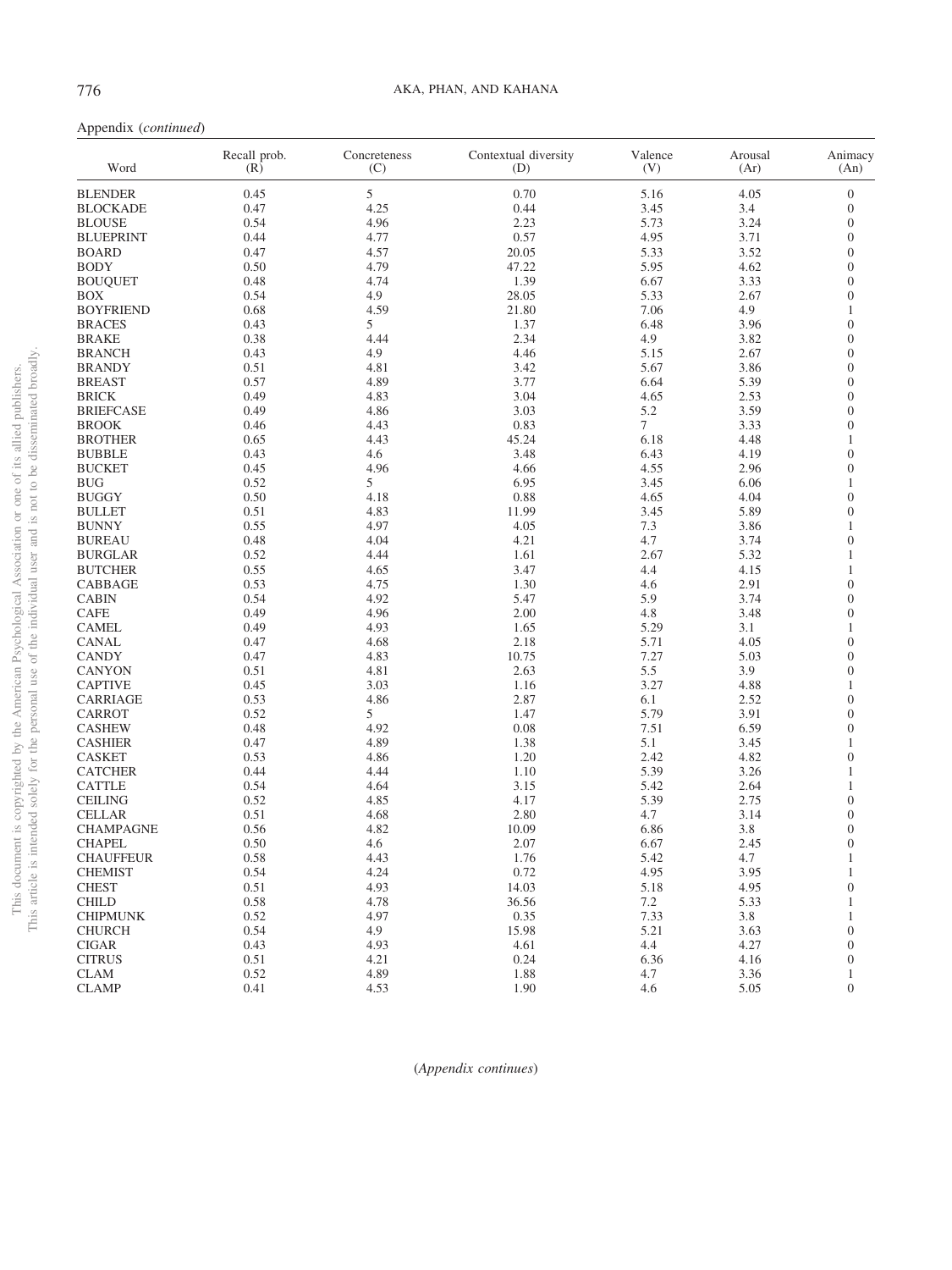Appendix (*continued*)

| Word            | Recall prob.<br>(R) | Concreteness<br>(C) | Contextual diversity<br>(D) | Valence<br>(V) | Arousal (Ar)   | Animacy (An)     |
|-----------------|---------------------|---------------------|-----------------------------|----------------|----------------|------------------|
| <b>CLIMBER</b>  | 0.49                | 4.5                 | 0.35                        | 6              | 4.45           | $\mathbf{1}$     |
| <b>CLOCK</b>    | 0.37                | 5                   | 19.54                       | 5.65           | 3.35           | $\boldsymbol{0}$ |
| <b>CLOTHES</b>  | 0.48                | 4.76                | 33.26                       | 6.77           | 3.14           | $\mathbf{0}$     |
| <b>CLOUD</b>    | 0.47                | 4.54                | 4.63                        | 6.2            | 2.81           | $\overline{0}$   |
| <b>COBRA</b>    | 0.51                | 5                   | 0.73                        | 4.42           | 5.71           | $\mathbf{1}$     |
| <b>COCKTAIL</b> | 0.47                | 4.4                 | 5.11                        | 6.95           | 5.6            | $\overline{0}$   |
| <b>COCOON</b>   | 0.46                | 4.83                | 0.55                        | 5.22           | 2.85           | $\overline{0}$   |
| <b>COD</b>      | 0.60                | 4.61                | 0.83                        | 5.21           | 3.95           | 1                |
| <b>COFFEE</b>   | 0.49                | 4.81                | 36.23                       | $\tau$         | 5.1            | $\overline{0}$   |
| <b>COIN</b>     | 0.49                | 4.89                | 3.42                        | 6.55           | 3.13           | $\overline{0}$   |
| <b>COLLEGE</b>  | 0.59                | 4.62                | 22.90                       | 6.44           | $\overline{4}$ | $\overline{0}$   |
| <b>COLONEL</b>  | 0.56                | 3.89                | 7.65                        | 5.18           | 3.9            | 1                |
| <b>COMET</b>    | 0.47                | 4.67                | 0.74                        | 6.9            | 4.8            | $\overline{0}$   |
| <b>COMPASS</b>  | 0.39                | 4.66                | 1.48                        | 5.75           | 2.85           | $\overline{0}$   |
| <b>CONCERT</b>  | 0.46                | 4.35                | 4.97                        | $\tau$         | 5.17           | $\overline{0}$   |
| CONTRACT        | 0.41                | 4.15                | 9.99                        | 5.1            | 3.95           | $\overline{0}$   |
| <b>CONVICT</b>  | 0.55                | 4.11                | 2.49                        | 2.28           | 4.95           | 1                |
| <b>COOK</b>     | 0.53                | 4.32                | 16.32                       | 7.12           | 4.33           | $\mathbf{1}$     |
| <b>COOKBOOK</b> | 0.52                | 4.9                 | 0.37                        | 6.45           | 3.45           | $\overline{0}$   |
| CORAL           | 0.44                | 4.4                 | 0.68                        | 6.42           | 3.18           | 1                |
| <b>COSTUME</b>  | 0.43                | 4.57                | 4.71                        | 6.05           | 4.78           | $\overline{0}$   |
|                 | 0.52                | 4.85                |                             |                | 2.95           | $\overline{0}$   |
| COTTAGE         |                     |                     | 1.96                        | 6.63           |                | $\overline{0}$   |
| <b>COUCH</b>    | 0.51                | 4.71                | 9.44                        | 6.52           | 3.4            |                  |
| <b>COUNTRY</b>  | 0.50                | 4.17                | 39.32                       | 6.14           | 3.71           | $\overline{0}$   |
| <b>COUNTY</b>   | 0.42                | 4.04                | 10.97                       | 5.18           | 3.4            | $\overline{0}$   |
| <b>COURSE</b>   | 0.42                | 3.82                | 79.47                       | 5.5            | 3.67           | $\mathbf{0}$     |
| <b>COUSIN</b>   | 0.57                | 3.7                 | 12.41                       | 6.11           | 2.6            | 1                |
| COWBOY          | 0.56                | 4.72                | 5.75                        | 5.43           | 4.43           | 1                |
| <b>CRAB</b>     | 0.52                | 4.9                 | 2.24                        | 5.81           | 4.13           | $\mathbf{1}$     |
| <b>CRATER</b>   | 0.47                | 4.61                | 0.74                        | 5.15           | 4.84           | $\overline{0}$   |
| <b>CRAYON</b>   | 0.45                | 4.87                | 0.24                        | 5.76           | 2.91           | $\overline{0}$   |
| <b>CREATURE</b> | 0.46                | 4.07                | 7.83                        | 6.06           | 4.77           | 1                |
| <b>CREVICE</b>  | 0.56                | 4.43                | 0.23                        | 4.67           | 4.58           | $\overline{0}$   |
| <b>CRIB</b>     | 0.55                | 4.86                | 2.53                        | 6.43           | 4.26           | $\mathbf{0}$     |
| <b>CRICKET</b>  | 0.42                | 4.77                | 1.12                        | 5.71           | 3.22           | 1                |
| <b>CRITIC</b>   | 0.44                | 3.55                | 1.50                        | 4.1            | 4.25           | $\mathbf{1}$     |
| <b>CROSS</b>    | 0.46                | 4.44                | 20.27                       | 5.67           | 3.05           | $\overline{0}$   |
| <b>CROWN</b>    | 0.55                | 4.81                | 4.33                        | 6              | 4.52           | $\overline{0}$   |
| <b>CRUTCH</b>   | 0.42                | 4.5                 | 0.63                        | 3.64           | 3.67           | $\overline{0}$   |
| <b>CUPBOARD</b> | 0.47                | 4.79                | 1.18                        | 4.81           | 3.52           | $\overline{0}$   |
| <b>CURTAIN</b>  | 0.47                | 4.82                | 3.95                        | 5.36           | 3.62           | $\overline{0}$   |
| <b>CUSTARD</b>  | 0.48                | 4.85                | 0.48                        | 5.45           | 3.5            | $\overline{0}$   |
| <b>CYCLONE</b>  | 0.48                | 4.48                | 0.21                        | 3.47           | 5.09           | $\overline{0}$   |
| <b>DAISY</b>    | 0.52                | 5                   | 2.12                        | 7.48           | 3.95           | 1                |
| <b>DANCER</b>   | 0.52                | 4.75                | 5.95                        | 6.64           | 4.52           | $\mathbf{1}$     |
| <b>DANDRUFF</b> | 0.43                | 4.79                | 0.38                        | 3.05           | 4.41           | $\mathbf{0}$     |
| DASHBOARD       | 0.48                | 4.61                | 0.54                        | 5.25           | 3.15           | $\mathbf{0}$     |
| <b>DAUGHTER</b> | 0.64                | 4.79                | 35.68                       | 6.73           | 5              | 1                |
| <b>DENIM</b>    | 0.53                | 4.77                | 0.31                        | 6              | 3.67           | $\boldsymbol{0}$ |
| <b>DENTIST</b>  | 0.56                | 4.93                | 3.51                        | 3.84           | 4.37           | 1                |
| <b>DIME</b>     | 0.47                | 4.85                | 5.64                        | 5.58           | 3.52           | $\boldsymbol{0}$ |
| <b>DINER</b>    | 0.52                | 4.82                | 3.83                        | 6.75           | 4.04           | 1                |
| <b>DIVER</b>    | 0.50                | 4.69                | 0.63                        | 5.66           | 5.42           | 1                |
| <b>DOLPHIN</b>  | 0.57                | 4.96                | 0.86                        | 6.67           | 3              | 1                |
| <b>DONKEY</b>   | 0.53                | 5                   | 1.93                        | 6.29           | 2.9            | 1                |
| <b>DONOR</b>    | 0.46                | 3.54                | 1.56                        | 6.57           | 3.76           | 1                |
| <b>DORM</b>     | 0.55                | 4.41                | 2.23                        | 5.16           | 4.29           | $\boldsymbol{0}$ |
| <b>DOUGHNUT</b> | 0.49                | 4.96                | 1.93                        | 7.5            | 4.5            | $\boldsymbol{0}$ |
| <b>DRAGON</b>   | 0.54                | 4.39                | 3.30                        | 6.68           | 5.45           | $\mathbf{1}$     |
| <b>DRAWING</b>  | 0.44                | 4.6                 | 6.72                        | 4.67           | $\mathfrak{Z}$ | $\mathbf{0}$     |
|                 |                     |                     |                             |                |                |                  |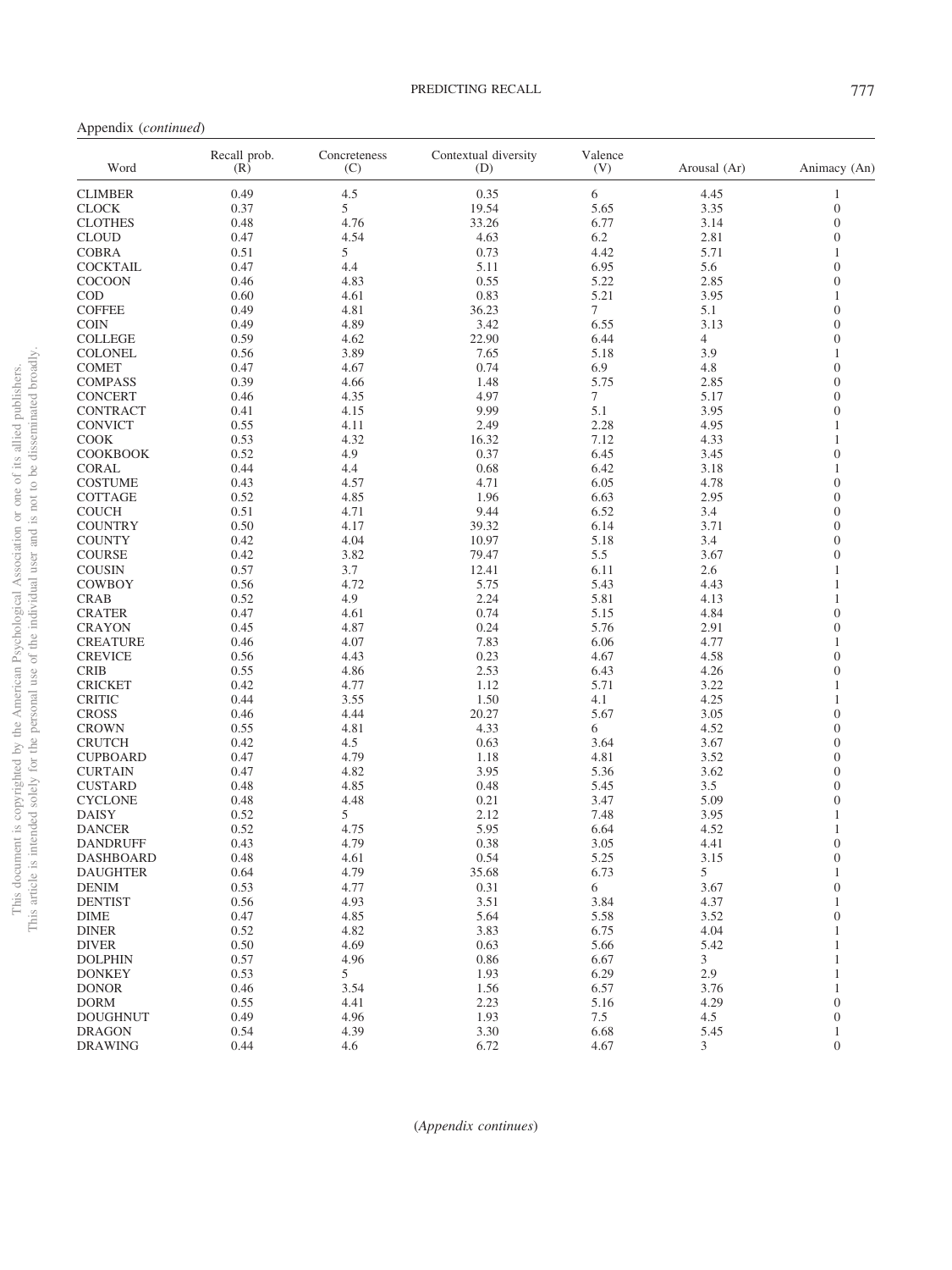| Word              | Recall prob.<br>(R) | Concreteness<br>(C) | Contextual diversity<br>(D) | Valence<br>(V) | Arousal (Ar) | Animacy (An)     |
|-------------------|---------------------|---------------------|-----------------------------|----------------|--------------|------------------|
| <b>DRESS</b>      | 0.55                | 4.93                | 26.06                       | 6.42           | 4.73         | $\boldsymbol{0}$ |
| <b>DRESSER</b>    | 0.48                | 4.96                | 1.90                        | 5.28           | 2.58         | $\mathbf{0}$     |
| <b>DRILL</b>      | 0.44                | 4.4                 | 5.56                        | 4.73           | 5.11         | $\overline{0}$   |
| <b>DRINK</b>      | 0.44                | 4.76                | 51.90                       | 6.67           | 5.19         | $\overline{0}$   |
| <b>DRIVER</b>     | 0.52                | 4.71                | 16.67                       | 6.39           | 3.15         | 1                |
| <b>DRUG</b>       | 0.42                | 4.48                | 13.03                       | 4.11           | 4.48         | $\overline{0}$   |
| <b>DUST</b>       | 0.52                | 4.4                 | 9.67                        | 3.72           | 3.45         | $\overline{0}$   |
| <b>DUSTPAN</b>    | 0.46                | 5                   | 0.12                        | 4.67           | 2.86         | $\overline{0}$   |
| <b>EAGLE</b>      | 0.51                | 5                   | 3.33                        | 6.47           | 4.57         | 1                |
| <b>EGYPT</b>      | 0.60                | 3.71                | 1.66                        | 3.08           | 5.14         | $\overline{0}$   |
| <b>ELBOW</b>      | 0.53                | 5                   | 2.97                        | 5.38           | 3.2          | $\overline{0}$   |
| <b>EMPIRE</b>     | 0.45                | 3                   | 4.41                        | 5.36           | 4.59         | $\overline{0}$   |
| <b>EUROPE</b>     | 0.59                | 3.66                | 9.18                        | 5.35           | 3.57         | $\Omega$         |
| <b>EXPERT</b>     | 0.48                | 2.85                | 10.04                       | 6.74           | 4.05         | 1                |
| <b>EYELASH</b>    | 0.44                | 5                   | 0.41                        | 5.45           | 2.61         | $\overline{0}$   |
| <b>FARMER</b>     | 0.56                | 4.54                | 3.80                        | 6.14           | 3.67         | 1                |
| <b>FEMALE</b>     | 0.57                | 4.57                | 12.36                       | 7.52           | 5.9          | $\mathbf{1}$     |
| <b>FIDDLE</b>     | 0.43                | 4.81                | 1.54                        | 5.05           | 4.05         | $\overline{0}$   |
| <b>FILM</b>       | 0.42                | 4.71                | 12.08                       | 6.33           | 4.1          | $\overline{0}$   |
| <b>FINGER</b>     | 0.54                | 5                   | 15.34                       | 5.8            | 4.15         | $\overline{0}$   |
| <b>FIREMAN</b>    | 0.56                | 4.8                 | 1.25                        | 6.47           | 4.52         | 1                |
| <b>FIREPLACE</b>  | 0.52                | 4.68                | 2.25                        | 5.95           | 5.2          | $\overline{0}$   |
| <b>FLAG</b>       | 0.41                | 4.79                | 5.93                        | 6.1            | 3.74         | $\overline{0}$   |
| <b>FLASHLIGHT</b> | 0.43                | 5                   | 2.50                        | 6              | 4.04         | $\overline{0}$   |
| <b>FLASK</b>      | 0.48                | 4.79                | 0.48                        | 5.5            | 4.24         | $\Omega$         |
| <b>FLEET</b>      | 0.49                | 3.81                | 2.59                        | 5.4            | 4.43         | $\overline{0}$   |
| <b>FLESH</b>      | 0.47                | 4.59                | 9.44                        | 5.2            | 4.11         | $\overline{0}$   |
| <b>FLIPPER</b>    | 0.43                | 4.26                | 0.39                        | 5.84           | 3.05         | $\overline{0}$   |
| <b>FLOWER</b>     | 0.51                | 5                   | 7.50                        | 7.3            | 3.67         | $\overline{0}$   |
| <b>FLUTE</b>      | 0.43                | 5                   | 0.85                        | 6.29           | 3.72         | $\overline{0}$   |
| <b>FOOT</b>       | 0.54                | 4.9                 | 24.49                       | 4.68           | 2.77         | $\overline{0}$   |
| <b>FOOTBALL</b>   | 0.51                | 4.73                | 9.61                        | 6.52           | 5.65         | $\overline{0}$   |
| <b>FOREHEAD</b>   | 0.50                | 4.9                 | 4.01                        | 5.04           | 3.14         | $\overline{0}$   |
| <b>FOREST</b>     | 0.54                | 4.76                | 5.96                        | 6.68           | 4.44         | $\overline{0}$   |
| <b>FOX</b>        | 0.55                | 4.97                | 4.88                        | 5.52           | 4.36         | 1                |
| <b>FRAGRANCE</b>  | 0.50                | 4.03                | 0.66                        | 6.67           | 4.72         | $\overline{0}$   |
| <b>FRAME</b>      | 0.43                | 4.3                 | 6.28                        | 5.32           | 4.04         | $\overline{0}$   |
| <b>FRANCE</b>     | 0.59                | 3.79                | 7.46                        | 5.21           | 3.71         | $\overline{0}$   |
| <b>FRECKLE</b>    | 0.46                | 4.56                | 0.21                        | 5.53           | 3.36         | $\overline{0}$   |
| <b>FREEZER</b>    | 0.46                | 4.87                | 2.55                        | 5.32           | 2.7          | $\overline{0}$   |
| <b>FRIAR</b>      | 0.60                | 3.88                | 0.37                        | 5.2            | 3.26         | 1                |
| <b>FRIEND</b>     | 0.57                | 3.07                | 73.65                       | 6.79           | 4.29         | 1                |
| <b>FRUIT</b>      | 0.53                | 4.81                | 8.52                        | 7              | 4.09         | $\overline{0}$   |
| <b>FUNGUS</b>     | 0.48                | 4.59                | 0.92                        | 2.79           | 4.67         | 1                |
| <b>GALLON</b>     | 0.45                | 3.92                | 1.10                        | 5.67           | 3.4          | $\overline{0}$   |
| <b>GANGSTER</b>   | 0.55                | 3.93                | 2.04                        | 2.59           | 6.36         | $\mathbf{1}$     |
| <b>GARBAGE</b>    | 0.42                | 4.69                | 10.16                       | 2.88           | 3.84         | $\Omega$         |
| <b>GARDEN</b>     | 0.55                | 4.73                | 10.03                       | 7.25           | 3.71         | $\boldsymbol{0}$ |
| <b>GARLIC</b>     | 0.50                | 4.89                | 2.29                        | 5.67           | 4.12         | $\mathbf{0}$     |
| <b>GAVEL</b>      | 0.50                | 4.88                | 0.35                        | 4.3            | 2.72         | $\mathbf{0}$     |
| <b>GAZELLE</b>    | 0.56                | 4.72                | 0.41                        | 6.47           | 4.05         | 1                |
| <b>GHETTO</b>     | 0.51                | 3.82                | 1.59                        | 3.16           | 7.05         | $\boldsymbol{0}$ |
| <b>GIFT</b>       | 0.43                | 4.56                | 22.38                       | 7.27           | 4.64         | $\overline{0}$   |
| GIRL              | 0.66                | 4.85                | 73.24                       | 7.15           | 5.23         | $\mathbf{1}$     |
| <b>GLASS</b>      | 0.52                | 4.82                | 21.95                       | 5.48           | 3.14         | $\boldsymbol{0}$ |
| <b>GLOBE</b>      | 0.46                | 4.59                | 2.48                        | 6.15           | 3.36         | $\boldsymbol{0}$ |
| <b>GLOVE</b>      | 0.45                | 4.97                | 4.01                        | 6.11           | 3.57         | $\overline{0}$   |
| <b>GOBLIN</b>     | 0.51                | 4.38                | 0.23                        | 3.16           | 4.7          | $\mathbf{1}$     |
| <b>GRAPE</b>      | 0.51                | 5                   | 1.63                        | 6.7            | $3.5$        | $\boldsymbol{0}$ |
| <b>GRAVE</b>      | 0.52                | 4.56                | 10.50                       | 2.4            | 4.54         | $\boldsymbol{0}$ |
| <b>GRAVEL</b>     | 0.52                | 5                   | 0.58                        | 4.42           | 2.95         | $\boldsymbol{0}$ |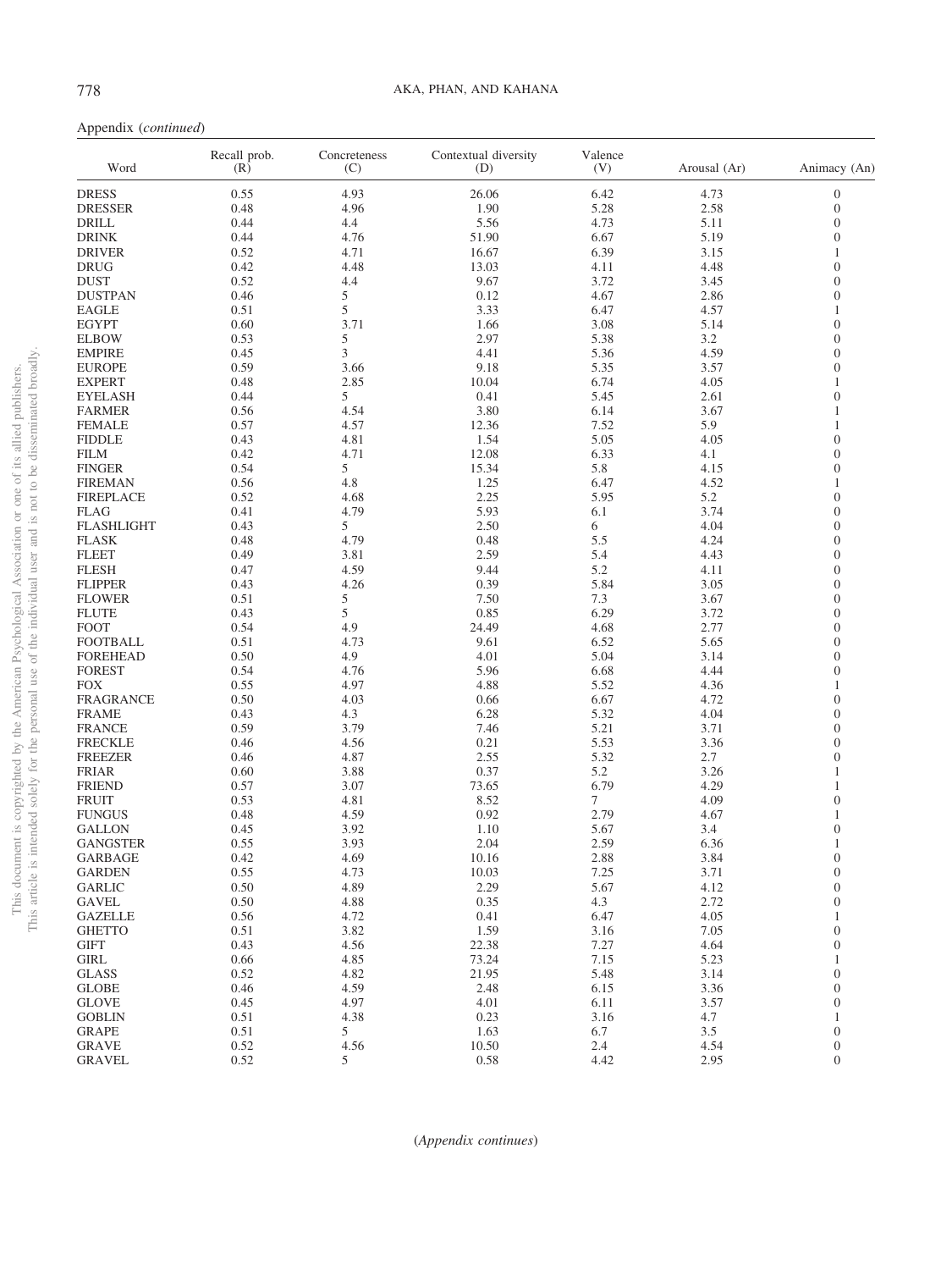Appendix (*continued*)

| Word            | Recall prob.<br>(R) | Concreteness<br>(C) | Contextual diversity<br>(D) | Valence<br>(V) | Arousal (Ar)   | Animacy (An)     |
|-----------------|---------------------|---------------------|-----------------------------|----------------|----------------|------------------|
| <b>GREASE</b>   | 0.49                | 4.61                | 3.23                        | 3.9            | 3.62           | $\mathbf{0}$     |
| <b>GRILL</b>    | 0.46                | 4.86                | 2.16                        | 6.64           | 5.26           | $\mathbf{0}$     |
| <b>GRIZZLY</b>  | 0.56                | 3.17                | 0.68                        | 4.45           | 5              | $\mathbf{1}$     |
| <b>GROUND</b>   | 0.46                | 4.77                | 27.00                       | 5.28           | 2.35           | $\overline{0}$   |
| <b>GUARD</b>    | 0.51                | 4.04                | 18.71                       | 5.89           | 3.6            | $\mathbf{1}$     |
| <b>GUITAR</b>   | 0.44                | 4.9                 | 4.07                        | 7.1            | 4.4            | $\overline{0}$   |
| GYMNAST         | 0.51                | 4.85                | 0.26                        | 5.22           | 4.55           | 1                |
| <b>HAMPER</b>   | 0.43                | 4.21                | 0.72                        | 5.15           | 3.14           | $\overline{0}$   |
| <b>HAND</b>     | 0.53                | 4.72                | 66.31                       | 5.9            | 3.98           | $\overline{0}$   |
| <b>HANDBAG</b>  | 0.48                | 4.93                | 0.70                        | 4.68           | 3.94           | $\overline{0}$   |
|                 | 0.40                |                     | 0.97                        | 5.4            | 3.26           | $\overline{0}$   |
| <b>HARP</b>     |                     | 4.85                |                             |                |                |                  |
| <b>HATCHET</b>  | 0.50                | 4.93                | 0.85                        | 4.43           | 5.14           | $\overline{0}$   |
| <b>HAWK</b>     | 0.52                | 4.93                | 2.97                        | 6.46           | 4.83           | $\mathbf{1}$     |
| <b>HEADBAND</b> | 0.47                | 5                   | 0.17                        | 5.16           | 3.33           | $\overline{0}$   |
| <b>HEART</b>    | 0.50                | 4.52                | 54.63                       | 6.95           | 5.07           | $\boldsymbol{0}$ |
| <b>HEDGE</b>    | 0.47                | 4.54                | 0.69                        | 5.14           | 3.39           | $\overline{0}$   |
| <b>HELMET</b>   | 0.45                | 4.92                | 3.61                        | 5.26           | 3.71           | $\overline{0}$   |
| <b>HERO</b>     | 0.50                | 3.07                | 16.46                       | 7.44           | 6.35           | 1                |
| <b>HIGHWAY</b>  | 0.54                | 4.72                | 6.87                        | 5.19           | 4.28           | $\boldsymbol{0}$ |
| <b>HIKER</b>    | 0.55                | 4.53                | 0.11                        | 6.68           | 4.32           | 1                |
| <b>HONEY</b>    | 0.52                | 4.88                | 49.89                       | 7.27           | 4.38           | $\boldsymbol{0}$ |
| <b>HOOD</b>     | 0.45                | 4.88                | 5.66                        | 4.95           | 3.33           | $\overline{0}$   |
| <b>HOOK</b>     | 0.44                | 4.79                | 15.32                       | $\overline{4}$ | $\overline{4}$ | $\boldsymbol{0}$ |
| <b>HORNET</b>   | 0.45                | 4.96                | 0.38                        | 3.37           | 5.73           | 1                |
| <b>HORSE</b>    | 0.58                | 5                   | 18.80                       | 6.05           | 4.16           | 1                |
| <b>HOSTESS</b>  | 0.53                | 4.12                | 1.87                        | 6.7            | 4.18           | 1                |
| <b>HOUND</b>    | 0.53                | 4.48                | 1.99                        | 5.3            | 4.27           | 1                |
| <b>HUMAN</b>    | 0.52                | 4.93                | 34.94                       | 6.45           | 3.62           | 1                |
|                 | 0.65                |                     | 40.26                       | 7.41           | 4.38           | $\mathbf{1}$     |
| <b>HUSBAND</b>  |                     | 4.11                |                             |                |                | $\overline{0}$   |
| <b>ICEBERG</b>  | 0.51                | 4.96                | 0.95                        | 5.05           | 5.12           |                  |
| <b>ICING</b>    | 0.48                | 4.66                | 0.67                        | 6.05           | 4.32           | $\overline{0}$   |
| <b>IDOL</b>     | 0.46                | 3.63                | 1.22                        | 5.4            | 4.38           | $\overline{0}$   |
| <b>IGLOO</b>    | 0.56                | 4.73                | 0.17                        | 3.81           | 4.5            | $\overline{0}$   |
| <b>INFANT</b>   | 0.60                | 4.93                | 1.72                        | 6.65           | 4.1            | 1                |
| <b>INMATE</b>   | 0.56                | 4.19                | 0.93                        | 2.67           | 4.73           | 1                |
| <b>ISLAND</b>   | 0.54                | 4.96                | 8.15                        | 7.18           | 4.25           | $\overline{0}$   |
| <b>ITEM</b>     | 0.40                | 4.41                | 5.15                        | 5.29           | 2.9            | $\overline{0}$   |
| <b>JAPAN</b>    | 0.63                | 4.82                | 4.05                        | 4.87           | 3.86           | $\overline{0}$   |
| <b>JEANS</b>    | 0.53                | 5                   | 2.90                        | 5.47           | 3.95           | $\overline{0}$   |
| <b>JELLO</b>    | 0.49                | 4.18                | 0.18                        | 2.52           | 5.57           | $\overline{0}$   |
| <b>JELLY</b>    | 0.52                | 4.93                | 2.86                        | 5.9            | 3.63           | $\boldsymbol{0}$ |
| <b>JOURNAL</b>  | 0.45                | 4.63                | 3.23                        | 5.91           | 3.23           | $\overline{0}$   |
| <b>JUDGE</b>    | 0.54                | 3.75                | 19.33                       | 3.89           | 4.5            | 1                |
| <b>JUGGLER</b>  | 0.48                | 4.5                 | 0.23                        | 6.3            | 4.05           | 1                |
| <b>JUNGLE</b>   | 0.50                | 4.66                | 5.79                        | 5.7            | 4.06           | $\boldsymbol{0}$ |
| JURY            | 0.52                | 4.64                | 6.97                        | 4.23           | 5.2            | $\overline{0}$   |
| <b>KEEPER</b>   | 0.44                | 3                   | 1.93                        | 5.89           | 3.81           | 1                |
| <b>KETCHUP</b>  | 0.55                | 5                   | 2.27                        | 6.03           | 3.85           | $\overline{0}$   |
| <b>KIDNEY</b>   | 0.50                | 4.96                | 2.83                        | 4.9            | 3.95           | $\mathbf{0}$     |
| <b>KITCHEN</b>  | 0.56                | 4.97                | 21.64                       | 6.17           | 3.52           | $\overline{0}$   |
|                 | 0.45                |                     | 0.82                        |                |                |                  |
| <b>KLEENEX</b>  |                     | 4.92                |                             | 6.11           | 3.65           | $\overline{0}$   |
| <b>KNAPSACK</b> | 0.49                | 4.9                 | 0.32                        | 5.3            | 3.86           | $\overline{0}$   |
| <b>KNIFE</b>    | 0.56                | 4.9                 | 14.96                       | 4.33           | 4.86           | $\overline{0}$   |
| LABEL           | 0.37                | 4.46                | 3.05                        | 4.79           | 3.38           | $\overline{0}$   |
| LACE            | 0.54                | 4.85                | 1.62                        | 6.58           | 3.75           | $\overline{0}$   |
| <b>LADDER</b>   | 0.49                | 5                   | 3.73                        | 5.32           | 4.09           | $\overline{0}$   |
| LADY            | 0.61                | 4.33                | 49.23                       | 6.91           | 4.05           | 1                |
| <b>LAGOON</b>   | 0.53                | 4.5                 | 0.45                        | 6.23           | 3.56           | $\overline{0}$   |
| LAKE            | 0.56                | 4.88                | 9.56                        | 7.13           | 2.64           | $\boldsymbol{0}$ |
| LAMP            | 0.39                | 4.97                | 4.58                        | 5.74           | 2.71           | $\boldsymbol{0}$ |
| LAPEL           | 0.51                | 4.56                | 0.29                        | 5.74           | 3.17           | $\mathbf{0}$     |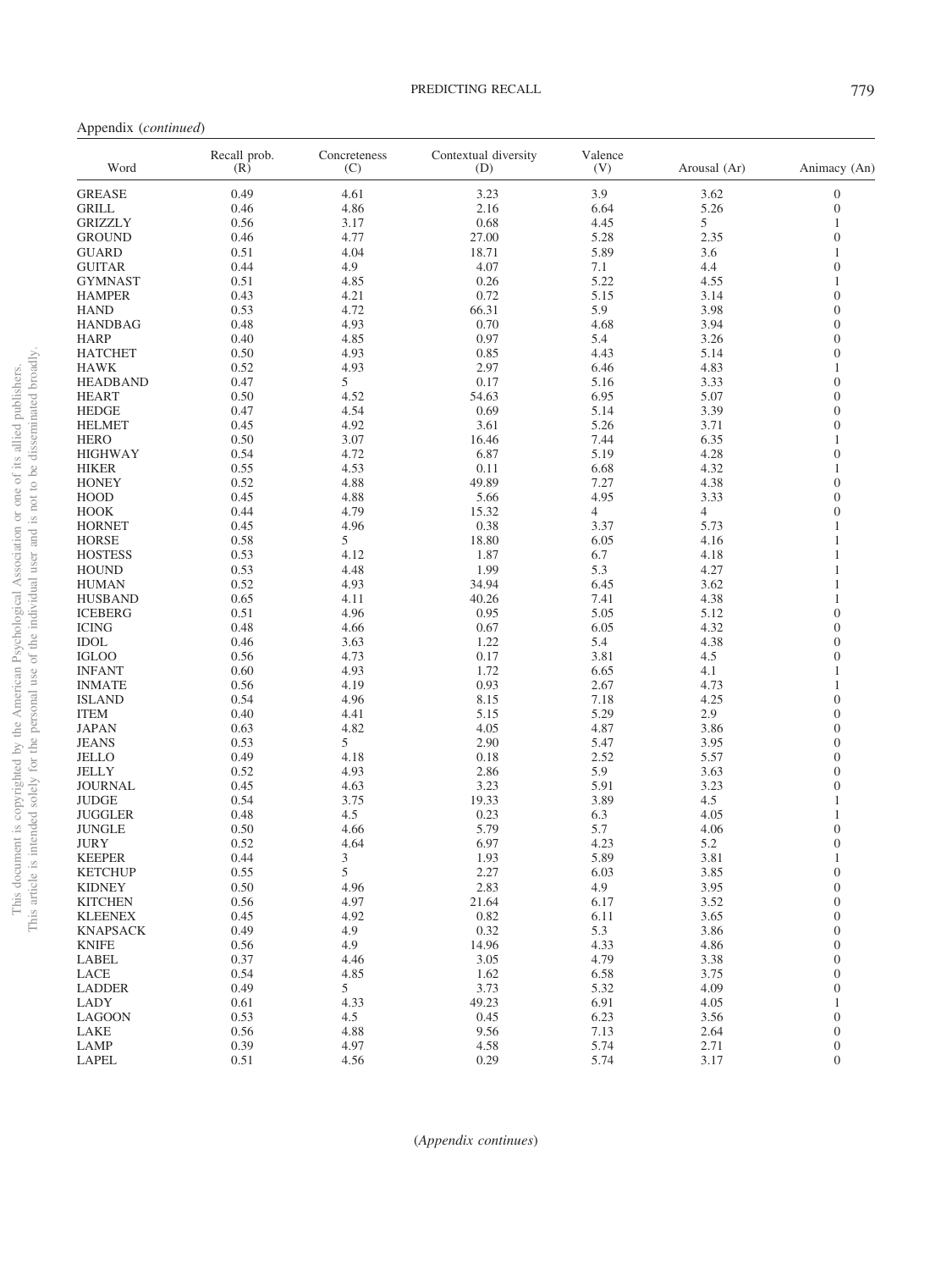| Word             | Recall prob.<br>(R) | Concreteness<br>(C) | Contextual diversity<br>(D) | Valence<br>(V) | Arousal (Ar)   | Animacy (An)                       |
|------------------|---------------------|---------------------|-----------------------------|----------------|----------------|------------------------------------|
| LASER            | 0.43                | 4.5                 | 2.67                        | 5.64           | 5.09           | $\boldsymbol{0}$                   |
| LAVA             | 0.51                | 4.82                | 1.04                        | 4.33           | 5.26           | $\boldsymbol{0}$                   |
| <b>LEADER</b>    | 0.47                | 3.89                | 10.66                       | 6.24           | 4.96           | 1                                  |
| <b>LEG</b>       | 0.57                | 4.83                | 18.93                       | 6.22           | 2.75           | $\boldsymbol{0}$                   |
| LEOPARD          | 0.56                | 5                   | 1.00                        | 6.43           | 6.26           | 1                                  |
| <b>LETTUCE</b>   | 0.53                | 4.97                | 1.47                        | 5.84           | 3.64           | $\boldsymbol{0}$                   |
| <b>LIGHTNING</b> | 0.52                | 4.59                | 4.29                        | 5.34           | 6.75           | $\overline{0}$                     |
| <b>LILY</b>      | 0.56                | 4.69                | 3.12                        | 7.05           | 2.64           | 1                                  |
| <b>LION</b>      | 0.58                | 4.96                | 3.91                        | 5.84           | 5.29           | 1                                  |
| <b>LIPSTICK</b>  | 0.54                | 4.9                 | 3.95                        | 6.35           | $\overline{4}$ | $\overline{0}$                     |
| <b>LIVER</b>     | 0.51                | 4.68                | 5.10                        | 4.19           | 3.27           | $\overline{0}$                     |
| <b>LIZARD</b>    | 0.54                | 4.68                | 1.37                        | 5.43           | 5.5            | $\mathbf{1}$                       |
| <b>LODGE</b>     | 0.48                | $\overline{4}$      | 2.15                        | 6.43           | 3.33           | $\overline{0}$                     |
| LOFT             | 0.45                | 4.32                | 1.24                        | 5.96           | 3.42           | $\overline{0}$                     |
| <b>LONDON</b>    | 0.63                | 3.92                | 9.22                        | 7.29           | 3.88           | $\overline{0}$                     |
| <b>LOVER</b>     | 0.61                | 3.68                | 10.56                       | 8.05           | 7.45           | 1                                  |
| LUGGAGE          | 0.50                | 4.83                | 4.46                        | 5.19           | 3.75           | $\overline{0}$                     |
| <b>LUMBER</b>    | 0.45                | 4.56                | 0.99                        | 5.65           | 3.32           | $\boldsymbol{0}$                   |
| <b>LUNCH</b>     | 0.49                | 4.31                | 31.44                       | 6.64           | 3.57           | $\overline{0}$                     |
| <b>MACHINE</b>   | 0.47                | 4.25                | 22.41                       | 5              | 4.39           | $\overline{0}$                     |
| MAILBOX          | 0.48                | 5                   | 1.88                        | 6.05           | 2.29           | $\Omega$                           |
| <b>MAILMAN</b>   | 0.56                | 4.57                | 1.28                        | 5.32           | 3.32           | 1                                  |
| <b>MAMMAL</b>    | 0.49                | 4.59                | 0.62                        | 5.95           | 3.81           | 1                                  |
| <b>MAPLE</b>     | 0.42                | 4.46                | 1.08                        | 6.09           | 3.77           | 1                                  |
| <b>MARINE</b>    | 0.52                | 4.25                | 3.39                        | 5.95           | 3.44           | 1                                  |
| <b>MARKER</b>    | 0.41                | 4.62                | 1.91                        | 5.8            | 4.05           | $\boldsymbol{0}$                   |
| MARKET           | 0.46                | 4.7                 | 14.18                       | 6.21           | 3.55           | $\overline{0}$                     |
| <b>MARROW</b>    | 0.44                | 4.48                | 0.61                        | 4.29           | 3.65           | $\overline{0}$                     |
| <b>MARS</b>      | 0.53                | 4.48                | 2.49                        | 7.09           | 5.52           | $\Omega$                           |
| <b>MARSH</b>     | 0.51                | 4.85                | 0.72                        | 7.09           | 5.52           | $\boldsymbol{0}$                   |
| <b>MASK</b>      | 0.45                | 4.96                | 5.72                        | 4.81           | 3.26           | $\Omega$                           |
| <b>MATCH</b>     | 0.40                | 4.14                | 18.56                       | 5.61           | 3.05           | $\overline{0}$                     |
| <b>MATTRESS</b>  | 0.54                | 5                   | 2.74                        | 5.74           | 3.45           | $\Omega$                           |
| <b>MEAT</b>      | 0.59                | 4.9                 | 15.33                       | 6.62           | 4.3            | $\overline{0}$                     |
| <b>MEDAL</b>     | 0.46                | 4.89                | 3.53                        | 5.2            | 5.3            | $\Omega$                           |
| <b>MESSAGE</b>   | 0.44                | 3.97                | 28.90                       | 6.18           | 3.81           | $\overline{0}$                     |
| <b>MILDEW</b>    | 0.48                | 4.57                | 0.14                        | 2.61           | 4.14           | $\Omega$                           |
| <b>MILK</b>      | 0.52                | 4.92                | 15.05                       | 6.74           | 2.33           | $\overline{0}$                     |
| <b>MISSILE</b>   | 0.52                | 4.83                | 2.47                        | 2.85           | 5.67           | $\theta$                           |
| <b>MISTER</b>    | 0.49                | 3.15                | 14.64                       | 5.56           | 3.2            | 1                                  |
| <b>MONEY</b>     | 0.49                | 4.54                | 67.32                       | 7.1            | 6.86           | $\overline{0}$                     |
| <b>MONSTER</b>   | 0.51                | 3.72                | 11.27                       | 2.55           | 5.55           | 1                                  |
| <b>MOP</b>       | 0.49                | 4.97                | 1.80                        | 4.53           | 3.14           | $\overline{0}$                     |
| <b>MOTEL</b>     | 0.48                | 4.93                | 5.59                        | 5.3            | 3.55           | $\overline{0}$                     |
| <b>MOTOR</b>     | 0.41                | 4.84                | 5.60                        | 5.64           | 5.42           | $\overline{0}$                     |
| <b>MUFFIN</b>    | 0.45                | 4.78                | 1.84                        | 7.1            | 4.05           | $\mathbf{0}$                       |
| <b>MUMMY</b>     | 0.54                | 4.72                | 1.98                        | 4.81           | 3.75           | $\Omega$                           |
| <b>MUSTARD</b>   | 0.53                | 4.93                | 2.71                        | 4.74           | 3.39           | $\mathbf{0}$                       |
| <b>NAPKIN</b>    | 0.41                | 4.93                | 1.63                        | 5.63           | 3.09           | $\boldsymbol{0}$                   |
| <b>NECKLACE</b>  | 0.48                | 4.96                | 3.33                        | 6.85           | 3.52           | $\mathbf{0}$                       |
| <b>NEUTRON</b>   | 0.46                | 2.69                | 0.29                        | 6.62           | 4.47           | $\overline{0}$                     |
| NIGHTGOWN        | 0.53                | 4.9                 | 0.93                        | 5.85           | 3.35           | $\mathbf{0}$                       |
| <b>NOMAD</b>     | 0.51                | 4.1                 | 0.13                        | 4.71           | 3.17           | 1                                  |
|                  |                     |                     | 1.47                        | 6.05           | 3.58           |                                    |
| <b>NOTEBOOK</b>  | 0.46                | 4.92                | 3.54                        | 5.74           |                | $\boldsymbol{0}$<br>$\overline{0}$ |
| <b>NOVEL</b>     | 0.43                | 4.21                |                             |                | 3.41           |                                    |
| ${\rm NURSE}$    | 0.58                | 4.39                | 13.10                       | 5.41           | 4.64           | 1                                  |
| <b>OFFICE</b>    | 0.51                | 4.93                | 47.39                       | 4.54           | 3.05           | $\overline{0}$                     |
| <b>OINTMENT</b>  | 0.49                | 4.5                 | 0.75                        | 4.81           | 2.86           | $\mathbf{0}$                       |
| <b>OMELET</b>    | 0.53                | 4.93                | 1.00                        | 6.25           | 3.89           | $\overline{0}$                     |
| <b>ONION</b>     | 0.53                | 4.86                | 1.81                        | 5.37           | 4.95           | $\overline{0}$                     |
| ORANGE           | 0.58                | 4.66                | 8.15                        | 6.81           | 4.04           | $\boldsymbol{0}$                   |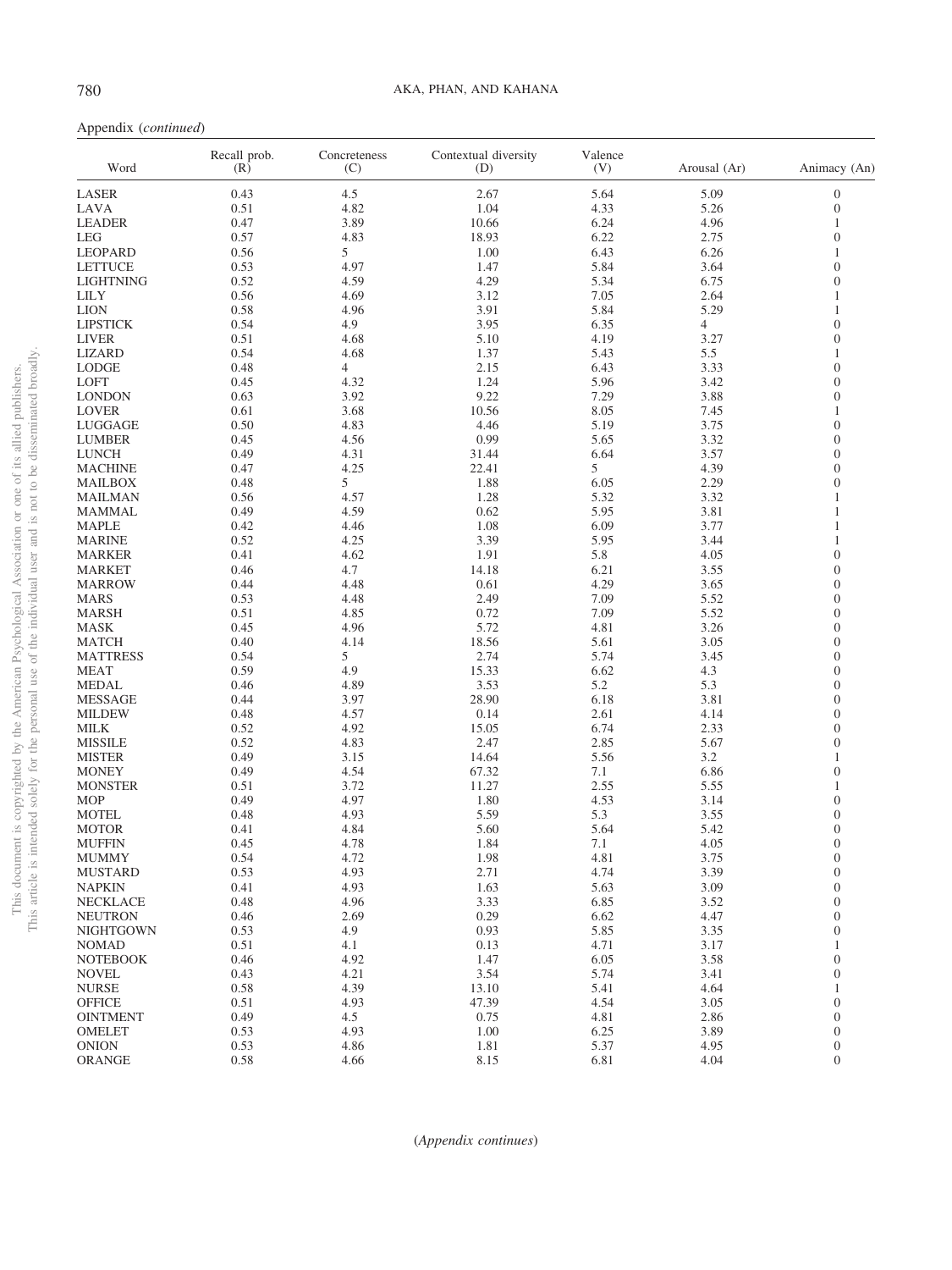Appendix (*continued*)

| Word            | Recall prob.<br>(R) | Concreteness<br>(C) | Contextual diversity<br>(D) | Valence<br>(V) | Arousal (Ar)   | Animacy (An)     |
|-----------------|---------------------|---------------------|-----------------------------|----------------|----------------|------------------|
| <b>ORCHID</b>   | 0.51                | 4.92                | 0.56                        | $\tau$         | 4.11           | 1                |
| <b>OUTDOORS</b> | 0.47                | 4.61                | 1.14                        | 6.91           | 3.94           | $\boldsymbol{0}$ |
| <b>OUTFIT</b>   | 0.46                | 4.12                | 9.99                        | 6.05           | 4.19           | $\mathbf{0}$     |
| <b>OUTLAW</b>   | 0.52                | 3.61                | 0.98                        | 4.1            | 6              | 1                |
| OX              | 0.65                | 4.86                | 2.13                        | 4.95           | 3.82           | 1                |
| <b>OYSTER</b>   | 0.56                | 4.85                | 1.23                        | 4.81           | 3.11           | 1                |
| <b>OZONE</b>    | 0.46                | 3.5                 | 0.67                        | 5.05           | 4.17           | $\overline{0}$   |
| <b>PACKAGE</b>  | 0.46                | 4.72                | 8.40                        | 5.17           | 4.73           | $\overline{0}$   |
| <b>PADDING</b>  | 0.44                | 4.52                | 0.46                        | 5.25           | 2.76           | $\mathbf{0}$     |
| PADDLE          | 0.44                | 4.8                 | 1.28                        | 5.38           | 4.17           | $\overline{0}$   |
|                 | 0.54                |                     |                             |                | 2.24           | $\overline{0}$   |
| PAIL            |                     | 4.93                | 0.48                        | 4.5            |                | $\overline{0}$   |
| <b>PALACE</b>   | 0.55                | 4.57                | 5.22                        | 6.1            | 4.67           |                  |
| <b>PANTHER</b>  | 0.52                | 4.93                | 0.55                        | 6.1            | 5.45           | $\mathbf{1}$     |
| <b>PAPER</b>    | 0.47                | 4.93                | 31.31                       | 5.42           | 3.52           | $\overline{0}$   |
| <b>PARENT</b>   | 0.58                | 4.56                | 5.66                        | 6.73           | 4.14           | 1                |
| <b>PARROT</b>   | 0.45                | 5                   | 1.13                        | 6.79           | 4.65           | 1                |
| <b>PARSLEY</b>  | 0.52                | 4.77                | 0.39                        | 6.26           | 2.77           | $\overline{0}$   |
| <b>PARTNER</b>  | 0.52                | 3.53                | 21.13                       | 7.11           | 3.7            | 1                |
| PASSAGE         | 0.44                | 3.8                 | 3.47                        | 5.88           | 3.35           | $\overline{0}$   |
| PASTA           | 0.46                | 4.86                | 1.66                        | 7.08           | 3.97           | $\overline{0}$   |
| <b>PASTRY</b>   | 0.46                | 4.97                | 0.89                        | 6.9            | 4.95           | $\overline{0}$   |
| <b>PATIENT</b>  | 0.46                | 2.5                 | 17.41                       | 6.71           | 2.77           | 1                |
| <b>PATROL</b>   | 0.48                | 3.86                | 5.97                        | 4.04           | 4.26           | $\overline{0}$   |
| <b>PEACH</b>    | 0.55                | 4.9                 | 2.53                        | 6.83           | 4.7            | $\overline{0}$   |
| <b>PEANUT</b>   | 0.48                | 4.89                | 4.32                        | 6.38           | 3.48           | $\mathbf{0}$     |
| <b>PEBBLE</b>   | 0.50                | 4.86                | 0.58                        | 5.72           | 2.85           | $\overline{0}$   |
| <b>PECAN</b>    | 0.46                | 4.87                | 0.43                        | 6.63           | 3.52           | $\overline{0}$   |
| PEDAL           | 0.42                | 4.44                | 1.01                        | 5.16           | 3.89           | $\overline{0}$   |
|                 | 0.54                | 5                   |                             | 6.65           | $\overline{4}$ | $\mathbf{1}$     |
| <b>PENGUIN</b>  |                     |                     | 0.72                        |                |                |                  |
| <b>PEPPER</b>   | 0.48                | 4.59                | 3.18                        | 5.63           | 4.3            | $\overline{0}$   |
| PERCH           | 0.50                | 4.1                 | 0.44                        | 5.35           | 3.38           | $\overline{0}$   |
| <b>PERFUME</b>  | 0.44                | 4.66                | 4.66                        | 6.58           | 4.28           | $\overline{0}$   |
| <b>PERMIT</b>   | 0.38                | 3.43                | 5.35                        | 5.26           | 3.76           | $\mathbf{0}$     |
| <b>PIANO</b>    | 0.45                | 4.9                 | 7.12                        | 6.4            | 3.61           | $\overline{0}$   |
| <b>PICNIC</b>   | 0.53                | 4.83                | 4.66                        | 7.11           | 3.65           | $\overline{0}$   |
| <b>PICTURE</b>  | 0.42                | 4.52                | 37.89                       | 6.73           | 3.29           | $\overline{0}$   |
| <b>PIGEON</b>   | 0.51                | 4.71                | 2.16                        | 5.58           | 2.95           | 1                |
| <b>PIGMENT</b>  | 0.41                | 4.4                 | 0.15                        | 6.13           | 3.95           | $\overline{0}$   |
| PILOT           | 0.54                | 4.67                | 6.76                        | 6              | 5.6            | 1                |
| <b>PIMPLE</b>   | 0.48                | 4.77                | 0.75                        | 2.11           | 3.9            | $\overline{0}$   |
| <b>PISTOL</b>   | 0.53                | 4.89                | 3.86                        | 3.92           | 5.79           | $\mathbf{0}$     |
| <b>PISTON</b>   | 0.45                | 4.81                | 0.29                        | 4.57           | 4.85           | $\overline{0}$   |
| PIZZA           | 0.54                | 5                   | 10.03                       | 7.89           | 4.58           | $\overline{0}$   |
| <b>PLAID</b>    | 0.54                | 4.23                | 0.86                        | 5.71           | 3.72           | $\overline{0}$   |
| <b>PLASTER</b>  | 0.43                | 4.59                | 1.24                        | 5.24           | 3.9            | $\mathbf{0}$     |
| <b>PLATE</b>    | 0.49                | 4.77                | 11.03                       | 4.8            | 3.18           | $\boldsymbol{0}$ |
| PLAYGROUND      | 0.55                | 4.77                | 2.30                        | 7.14           | 4.67           | $\overline{0}$   |
| PLAZA           | 0.49                | 4.44                | 2.07                        | 6.33           | 3.9            | $\overline{0}$   |
| <b>PLIERS</b>   | 0.51                | 4.93                | 0.58                        | 4.48           | 3.55           | $\mathbf{0}$     |
| <b>PLUTO</b>    | 0.51                | 3.82                | 0.46                        | 6.32           | 3.05           | $\overline{0}$   |
| <b>POCKET</b>   | 0.45                | 4.68                | 15.28                       | 5.67           | 4.5            | $\overline{0}$   |
|                 |                     |                     |                             |                |                |                  |
| <b>POET</b>     | 0.46                | 4.36                | 3.27                        | 6.85           | 2.91           | 1                |
| <b>POISON</b>   | 0.52                | 4.27                | 8.30                        | 2.16           | 6.01           | $\mathbf{0}$     |
| <b>POLICE</b>   | 0.61                | 4.79                | 40.16                       | 4.59           | 5.95           | 1                |
| <b>POPCORN</b>  | 0.42                | 5                   | 3.68                        | 7.26           | 5.23           | $\overline{0}$   |
| <b>PORK</b>     | 0.52                | 4.79                | 3.77                        | 5              | 3.8            | $\overline{0}$   |
| <b>PORTRAIT</b> | 0.46                | 4.9                 | 2.29                        | 6.05           | 3.2            | $\mathbf{0}$     |
| <b>POSSUM</b>   | 0.49                | 4.73                | 0.64                        | 3.74           | $\overline{4}$ | 1                |
| <b>POSTAGE</b>  | 0.42                | 4.37                | 0.50                        | 5.09           | 2.57           | $\mathbf{0}$     |
| <b>POWDER</b>   | 0.45                | 4.76                | 6.22                        | 5.26           | 2.77           | $\overline{0}$   |
| <b>PREACHER</b> | 0.56                | 4.7                 | 1.73                        | 5.09           | 4.55           | 1                |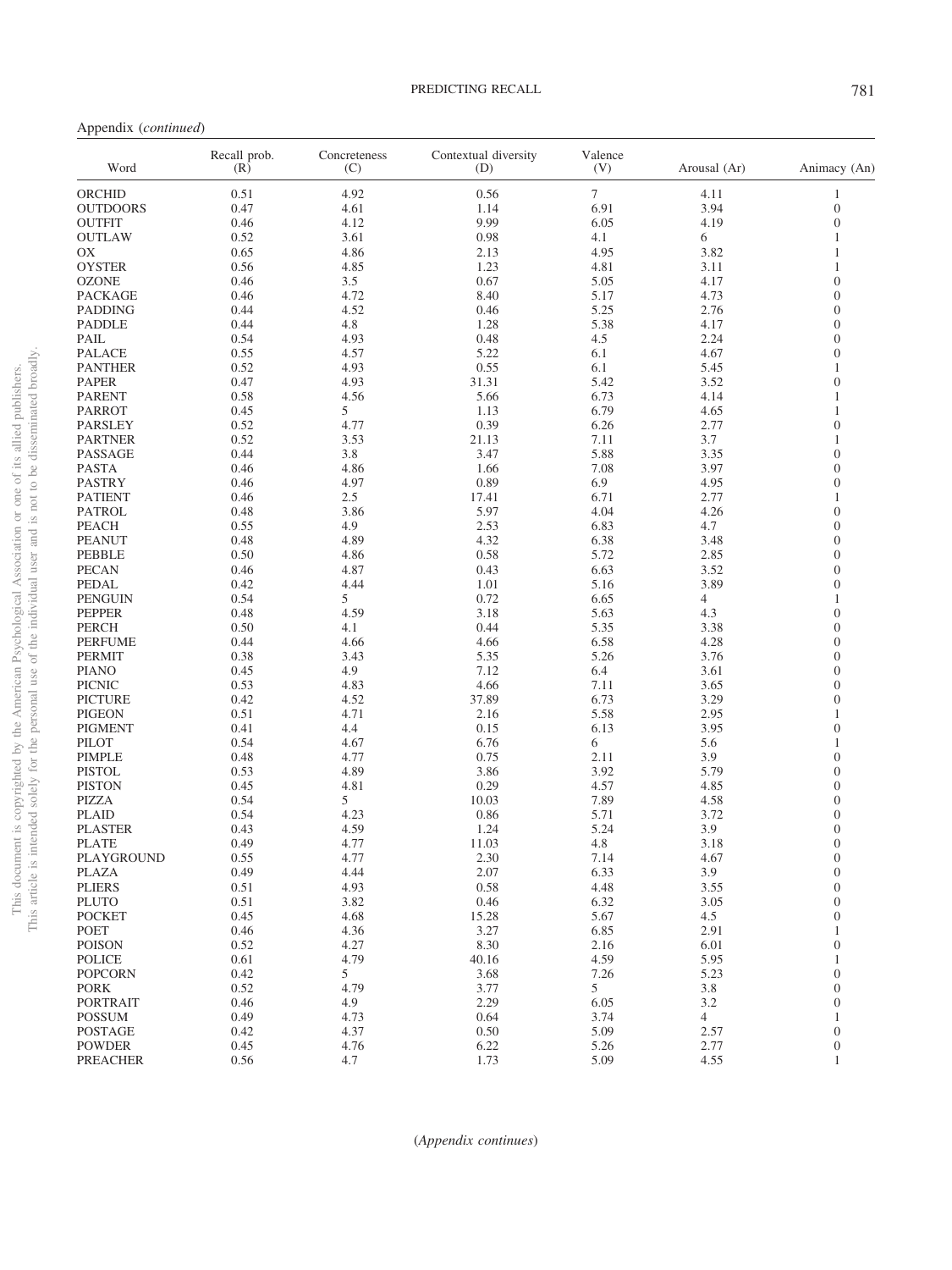| Word                         | Recall prob.<br>(R) | Concreteness<br>(C) | Contextual diversity<br>(D) | Valence<br>(V) | Arousal (Ar) | Animacy (An)                     |
|------------------------------|---------------------|---------------------|-----------------------------|----------------|--------------|----------------------------------|
| <b>PRIMATE</b>               | 0.44                | 4.5                 | 0.32                        | 5.84           | 2.95         | 1                                |
| <b>PRINCE</b>                | 0.60                | 4.44                | 8.21                        | 5.44           | 5.15         | $\mathbf{1}$                     |
| <b>PRINCESS</b>              | 0.67                | 4.72                | 8.06                        | 7.64           | 5.42         | 1                                |
| <b>PROTON</b>                | 0.47                | 3                   | 0.12                        | 6.26           | 3.36         | $\overline{0}$                   |
| <b>PUDDING</b>               | 0.49                | 4.9                 | 2.38                        | 6.72           | 3.8          | $\overline{0}$                   |
| <b>PUDDLE</b>                | 0.47                | 4.67                | 1.06                        | 4.3            | 4.33         | $\overline{0}$                   |
| <b>PUPIL</b>                 | 0.51                | 4.55                | 1.38                        | 5.53           | 3.76         | 1                                |
| <b>PUPPY</b>                 | 0.59                | 4.78                | 4.57                        | 7.85           | 5.84         | 1                                |
| QUAIL                        | 0.54                | 4.65                | 0.48                        | 5.43           | 2.67         | 1                                |
| <b>QUARTER</b>               | 0.43                | 4.43                | 10.93                       | 5.61           | 3.85         | $\boldsymbol{0}$                 |
| <b>QUEEN</b>                 | 0.67                | 4.45                | 14.16                       | 6.52           | 5.05         | 1                                |
| <b>RABBIT</b>                | 0.53                | 4.93                | 5.33                        | 7.21           | 3.98         | $\mathbf{1}$                     |
| <b>RACKET</b>                | 0.38                | 4.26                | 3.58                        | 3.95           | 4.33         | $\overline{0}$                   |
| <b>RADISH</b>                | 0.48                | 4.87                | 0.31                        | 4.7            | 3.71         | $\overline{0}$                   |
| <b>RAFT</b>                  | 0.48                | 5                   | 1.56                        | 5.7            | 4.55         | $\overline{0}$                   |
| <b>RATTLE</b>                | 0.44                | 4.07                | 1.69                        | 4.47           | 4.48         | $\overline{0}$                   |
| <b>RAZOR</b>                 | 0.48                | 4.9                 | 3.00                        | 4.9            | 4.23         | $\overline{0}$                   |
| <b>REBEL</b>                 | 0.44                | 3.07                | 1.98                        | 4.37           | 5.29         | 1                                |
| <b>RECEIPT</b>               | 0.42                | 4.86                | 3.35                        | 5.41           | 4.5          | $\overline{0}$                   |
| <b>RECORD</b>                | 0.36                | 4.15                | 28.55                       | 5.89           | 3.3          | $\overline{0}$                   |
| <b>RELISH</b>                | 0.50                | 3.3                 | 0.98                        | 4.55           | 4.45         | $\overline{0}$                   |
| <b>REPORT</b>                | 0.42                | 3.92                | 31.25                       | 4.77           | 3.52         | $\overline{0}$                   |
| <b>RIFLE</b>                 | 0.56                | 4.85                | 4.59                        | 4.3            | 6.14         | $\overline{0}$                   |
| <b>RIVER</b>                 | 0.54                | 4.89                | 14.44                       | 6.72           | 4.22         | $\overline{0}$                   |
| <b>ROBBER</b>                | 0.52                | 4.31                | 1.79                        | 2.9            | 6.2          | 1                                |
| <b>ROBIN</b>                 | 0.47                | 4.61                | 3.34                        | 6.63           | 2.64         | 1                                |
| <b>ROBOT</b>                 | 0.44                | 4.65                | 2.58                        | 6.18           | 4.43         | $\overline{0}$                   |
| <b>ROCKET</b>                | 0.49                | 4.73                | 3.43                        | 5.8            | 5.04         | $\overline{0}$<br>$\overline{0}$ |
| <b>ROD</b><br><b>ROOSTER</b> | 0.53<br>0.47        | 4.43                | 3.16<br>1.22                | 4.95           | 3.05<br>4.57 | 1                                |
| <b>RUG</b>                   | 0.52                | 4.75<br>4.79        | 4.22                        | 5.53<br>5      | 3.24         | $\overline{0}$                   |
| <b>RUST</b>                  | 0.48                | 4.52                | 1.20                        | 4.05           | 3.42         | $\overline{0}$                   |
| <b>SADDLE</b>                | 0.46                | 4.85                | 3.16                        | 4.95           | 3.1          | $\overline{0}$                   |
| <b>SALAD</b>                 | 0.51                | 4.97                | 6.99                        | 6.35           | 3.78         | $\overline{0}$                   |
| <b>SALMON</b>                | 0.55                | 4.81                | 2.19                        | 6.48           | 3.87         | 1                                |
| <b>SALT</b>                  | 0.51                | 4.89                | 7.30                        | 6.05           | 4.53         | $\overline{0}$                   |
| <b>SANDWICH</b>              | 0.51                | 4.9                 | 8.92                        | 7.18           | 4.94         | $\overline{0}$                   |
| <b>SAUSAGE</b>               | 0.55                | 4.88                | 2.69                        | 6.32           | 4.8          | $\boldsymbol{0}$                 |
| <b>SCALLOP</b>               | 0.53                | 4.61                | 0.08                        | 5.06           | 3.8          | 1                                |
| <b>SCALPEL</b>               | 0.56                | 4.86                | 1.42                        | 3.95           | 4.48         | $\overline{0}$                   |
| <b>SCARECROW</b>             | 0.46                | 4.68                | 0.49                        | 5.19           | 3.16         | $\overline{0}$                   |
| <b>SCARF</b>                 | 0.46                | 4.97                | 1.97                        | 6              | 2.39         | $\overline{0}$                   |
| <b>SCISSORS</b>              | 0.47                | 4.85                | 2.47                        | 5.03           | 4.02         | $\overline{0}$                   |
| SCOTCH                       | 0.48                | 4.55                | 5.70                        | 5.89           | 4.2          | $\overline{0}$                   |
| <b>SCRIBBLE</b>              | 0.43                | 4.1                 | 0.26                        | 5.21           | 3.76         | $\overline{0}$                   |
| <b>SCULPTURE</b>             | 0.46                | 4.79                | 1.23                        | 6.5            | 3.48         | $\boldsymbol{0}$                 |
| <b>SEAFOOD</b>               | 0.54                | 4.83                | 0.98                        | 6.45           | 4.73         | $\Omega$                         |
| SEAGULL                      | 0.50                | 5                   | 0.41                        | 5.27           | 2.9          | $\,1$                            |
| <b>SEAL</b>                  | 0.51                | 4.63                | 5.63                        | 5              | 2.5          | 1                                |
| <b>SERVANT</b>               | 0.49                | 4.64                | 4.59                        | $\overline{4}$ | 3.77         | $\mathbf{1}$                     |
| <b>SERVER</b>                | 0.52                | 4.55                | 1.44                        | 5.35           | 3.71         | 1                                |
| <b>SHARK</b>                 | 0.54                | 4.93                | 3.08                        | 4.02           | 5.27         | $\mathbf{1}$                     |
| <b>SHELF</b>                 | 0.47                | 4.96                | 3.27                        | 5.62           | 3.09         | $\boldsymbol{0}$                 |
| <b>SHELTER</b>               | 0.43                | 4.64                | 4.47                        | 6.5            | 3.25         | $\boldsymbol{0}$                 |
| <b>SHERIFF</b>               | 0.58                | 4.5                 | 7.89                        | 4.44           | 4.3          | 1                                |
| <b>SHIRT</b>                 | 0.53                | 4.94                | 16.69                       | 5.56           | 2.3          | $\boldsymbol{0}$                 |
| <b>SHORTCAKE</b>             | 0.49                | 4.41                | 0.18                        | 6.89           | 4.14         | $\overline{0}$                   |
| <b>SHORTS</b>                | 0.53                | 4.82                | 4.24                        | 5.95           | 4.23         | $\boldsymbol{0}$                 |
| <b>SHOULDER</b>              | 0.52                | 4.93                | 11.64                       | 5.1            | 2.96         | $\boldsymbol{0}$                 |
| <b>SHOVEL</b>                | 0.44                | 4.97                | $3.00\,$                    | 4.8            | $3.5$        | $\boldsymbol{0}$                 |
| <b>SHRUB</b>                 | 0.42                | 4.92                | 0.15                        | 4.21           | 3.4          | 1                                |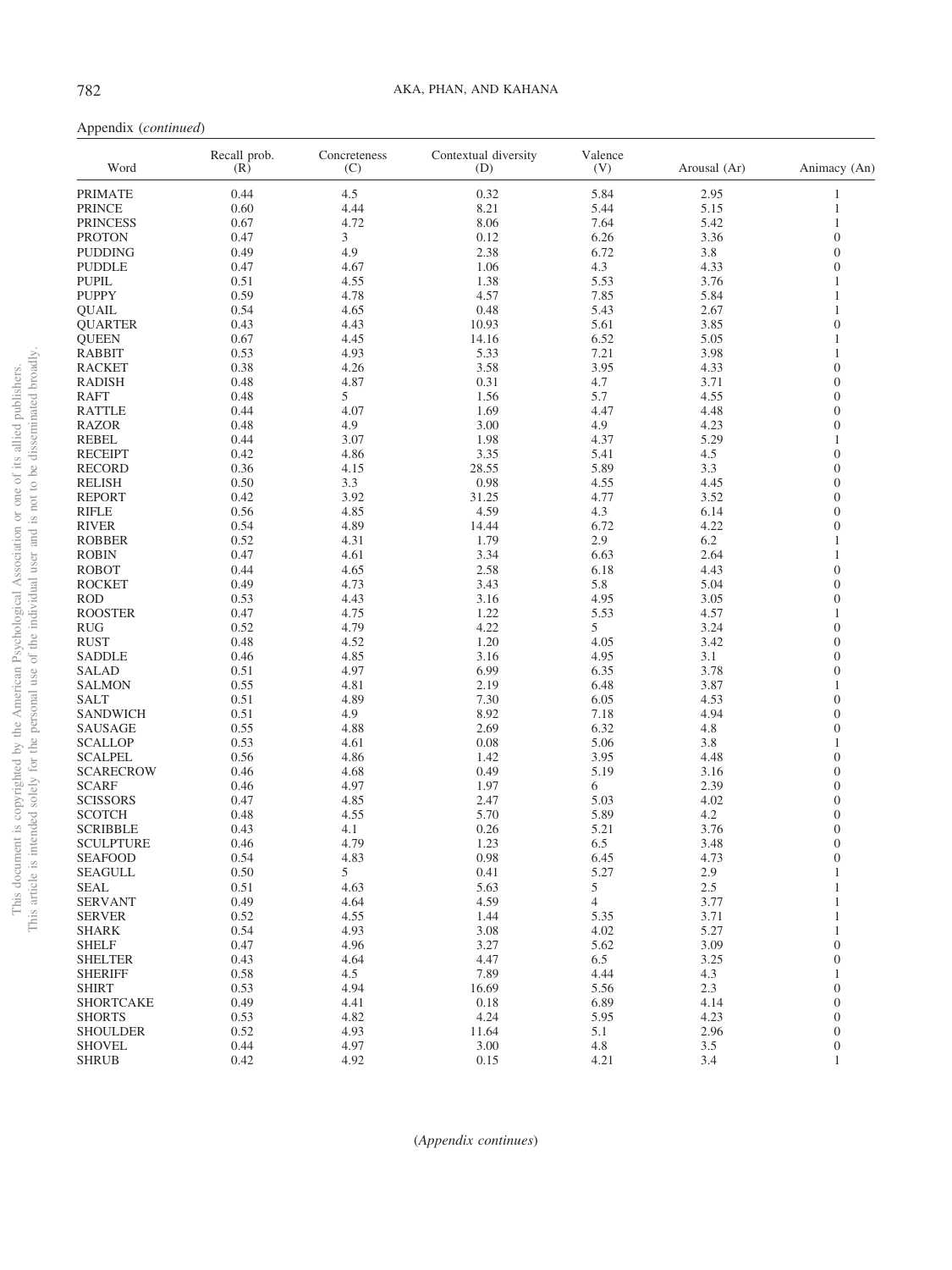Appendix (*continued*)

| Word            | Recall prob.<br>(R) | Concreteness<br>(C) | Contextual diversity<br>(D) | Valence<br>(V) | Arousal (Ar) | Animacy (An)     |
|-----------------|---------------------|---------------------|-----------------------------|----------------|--------------|------------------|
| <b>SIBLING</b>  | 0.59                | 4.37                | 0.48                        | 7.27           | 5.16         | 1                |
| <b>SIDEWALK</b> | 0.54                | 4.96                | 2.77                        | 5.67           | 3.65         | $\boldsymbol{0}$ |
| <b>SILK</b>     | 0.53                | 4.7                 | 4.11                        | 6.55           | 3.88         | $\mathbf{0}$     |
| <b>SISTER</b>   | 0.67                | $\overline{4}$      | 36.31                       | $\tau$         | 3.86         | 1                |
| <b>SKETCH</b>   | 0.41                | 4.56                | 1.90                        | 6.21           | 4.33         | $\boldsymbol{0}$ |
| <b>SKILLET</b>  | 0.53                | 4.73                | 0.38                        | 5.85           | 3.24         | $\Omega$         |
| <b>SKIRT</b>    | 0.56                | 4.82                | 4.59                        | 6.14           | 4.88         | $\overline{0}$   |
| <b>SLIDE</b>    | 0.45                | 4.48                | 6.78                        | 5.71           | 3.3          | $\Omega$         |
| <b>SLIME</b>    | 0.53                | 4.48                | 1.26                        | 3.15           | 4.58         | $\boldsymbol{0}$ |
| <b>SLOPE</b>    | 0.47                | 4.07                | 1.43                        | 5.42           | 3.59         | $\overline{0}$   |
| <b>SLUG</b>     | 0.52                | 4.64                | 2.25                        | 3.16           | 4.9          | $\mathbf{1}$     |
| <b>SMOG</b>     | 0.44                | 4.14                | 0.55                        | 2.56           | 4.3          | $\overline{0}$   |
|                 |                     |                     |                             |                |              |                  |
| <b>SNACK</b>    | 0.46                | 4.36                | 4.15                        | 6.53           | 4.11         | $\boldsymbol{0}$ |
| <b>SNAIL</b>    | 0.50                | 4.93                | 0.64                        | 4.52           | 3.05         | 1                |
| <b>SNAKE</b>    | 0.54                | 5                   | 6.27                        | 4.03           | 7.24         | $\mathbf{1}$     |
| <b>SODA</b>     | 0.41                | 4.97                | 7.95                        | 5.47           | 4.77         | $\overline{0}$   |
| SOFTBALL        | 0.47                | 4.89                | 0.79                        | 5.53           | 4.1          | $\boldsymbol{0}$ |
| <b>SPACE</b>    | 0.49                | 3.54                | 19.96                       | 6.89           | 3.6          | $\overline{0}$   |
| <b>SPARROW</b>  | 0.51                | 4.85                | 0.69                        | 6.58           | 3.78         | $\mathbf{1}$     |
| <b>SPHINX</b>   | 0.57                | 4.83                | 0.37                        | 6.05           | 4.9          | $\overline{0}$   |
| <b>SPIDER</b>   | 0.48                | 4.97                | 2.75                        | 3.35           | 6.91         | $\mathbf{1}$     |
| <b>SPONGE</b>   | 0.40                | 5                   | 2.71                        | 5.45           | 4.25         | $\overline{0}$   |
| <b>SPOOL</b>    | 0.46                | 4.62                | 0.21                        | 5.71           | 3.37         | $\overline{0}$   |
| <b>SPOON</b>    | 0.47                | 4.96                | 3.22                        | 5.9            | 3.79         | $\Omega$         |
| <b>SPOUSE</b>   | 0.58                | 3.85                | 0.95                        | 7.44           | 5.76         | $\mathbf{1}$     |
| <b>STAKE</b>    | 0.44                | 4.21                | 7.94                        | 4.78           | 3.42         | $\overline{0}$   |
| <b>STALLION</b> | 0.56                | 4.72                | 1.13                        | 6.35           | 4.77         | $\mathbf{1}$     |
| <b>STAMP</b>    | 0.40                | 4.7                 | 2.65                        | 5.8            | 3.45         | $\overline{0}$   |
| <b>STAPLE</b>   | 0.39                | 4.34                | 0.61                        | 5              | 4.48         | $\mathbf{0}$     |
|                 |                     |                     |                             |                |              | $\Omega$         |
| <b>STAR</b>     | 0.50                | 4.69                | 21.71                       | 7.47           | 5.5          |                  |
| <b>STATUE</b>   | 0.45                | 4.93                | 3.78                        | 5.95           | 2.82         | $\overline{0}$   |
| <b>STICKER</b>  | 0.37                | 4.67                | 1.25                        | 5.57           | 4.05         | $\Omega$         |
| <b>STOMACH</b>  | 0.49                | 4.89                | 14.53                       | 4.53           | 3.76         | $\mathbf{0}$     |
| <b>STONE</b>    | 0.49                | 4.72                | 11.18                       | 4.81           | 3.25         | $\Omega$         |
| <b>STOVE</b>    | 0.48                | 4.96                | 3.36                        | 5.63           | 3.82         | $\overline{0}$   |
| <b>STREAM</b>   | 0.50                | 4.5                 | 3.51                        | 6.9            | 4.35         | $\Omega$         |
| <b>STUDENT</b>  | 0.62                | 4.92                | 13.59                       | 6.41           | 4.25         | $\mathbf{1}$     |
| SUBWAY          | 0.48                | 4.86                | 4.03                        | 5.44           | 4.41         | $\overline{0}$   |
| <b>SUITCASE</b> | 0.45                | 4.97                | 4.42                        | 5.25           | 3.24         | $\overline{0}$   |
| <b>SUMMIT</b>   | 0.55                | 4.21                | 0.94                        | 5.5            | 4.35         | $\overline{0}$   |
| <b>SUNRISE</b>  | 0.49                | 4.69                | 2.72                        | 7.35           | 4.68         | $\mathbf{0}$     |
| <b>SUNSET</b>   | 0.52                | 4.54                | 4.47                        | 7.46           | 4.68         | $\Omega$         |
| <b>SUPPER</b>   | 0.43                | 4.63                | 7.05                        | 6.72           | 3.6          | $\overline{0}$   |
| <b>SURVEY</b>   | 0.35                | 4.08                | 1.82                        | 5.55           | 3.68         | $\overline{0}$   |
| <b>SUSPECT</b>  | 0.50                | 2.59                | 15.46                       | 2.39           | 4.57         | $\mathbf{1}$     |
| <b>SWAMP</b>    | 0.50                | 4.96                | 2.43                        | 4.42           | 3.33         | $\overline{0}$   |
| <b>SWIMMER</b>  | 0.53                | 4.77                | 1.05                        | 6.26           | 4.26         | $\mathbf{1}$     |
| <b>SWITCH</b>   | 0.37                | 4.07                | 11.92                       | 5.29           | 3.9          | $\mathbf{0}$     |
| <b>SWORD</b>    | 0.52                | 4.93                | 5.51                        | 5.27           | 5.95         | $\boldsymbol{0}$ |
| <b>TABLE</b>    | 0.50                | 4.9                 | 34.44                       | 5.49           | 3            | $\overline{0}$   |
|                 | 0.38                | 4.82                | 0.48                        |                | 3.65         | $\mathbf{0}$     |
| <b>TABLET</b>   |                     |                     |                             | 6.21           |              |                  |
| <b>TART</b>     | 0.47                | 3.27                | 1.11                        | 5.43           | 4.8          | $\overline{0}$   |
| <b>TAXI</b>     | 0.52                | 4.93                | 7.94                        | 4.79           | 3.79         | $\mathbf{0}$     |
| <b>TEACHER</b>  | 0.61                | 4.52                | 15.56                       | 7.37           | 2.9          | 1                |
| <b>TEMPLE</b>   | 0.50                | 4.53                | 4.88                        | 5.3            | 3.36         | $\boldsymbol{0}$ |
| <b>TERMITE</b>  | 0.48                | 4.7                 | 0.29                        | 3.08           | 4.24         | 1                |
| <b>THIEF</b>    | 0.56                | 4.37                | 8.39                        | 2.32           | 6.05         | 1                |
| <b>THREAD</b>   | 0.44                | 4.83                | 2.50                        | 5.5            | 3.87         | $\overline{0}$   |
| <b>THRONE</b>   | 0.54                | 4.64                | 2.77                        | 5.45           | 5.22         | $\mathbf{0}$     |
| <b>TILE</b>     | 0.49                | 4.68                | 0.93                        | 5              | 2.89         | $\mathbf{0}$     |
| <b>TOASTER</b>  | 0.42                | 4.9                 | 1.41                        | 5.8            | 3.85         | $\mathbf{0}$     |